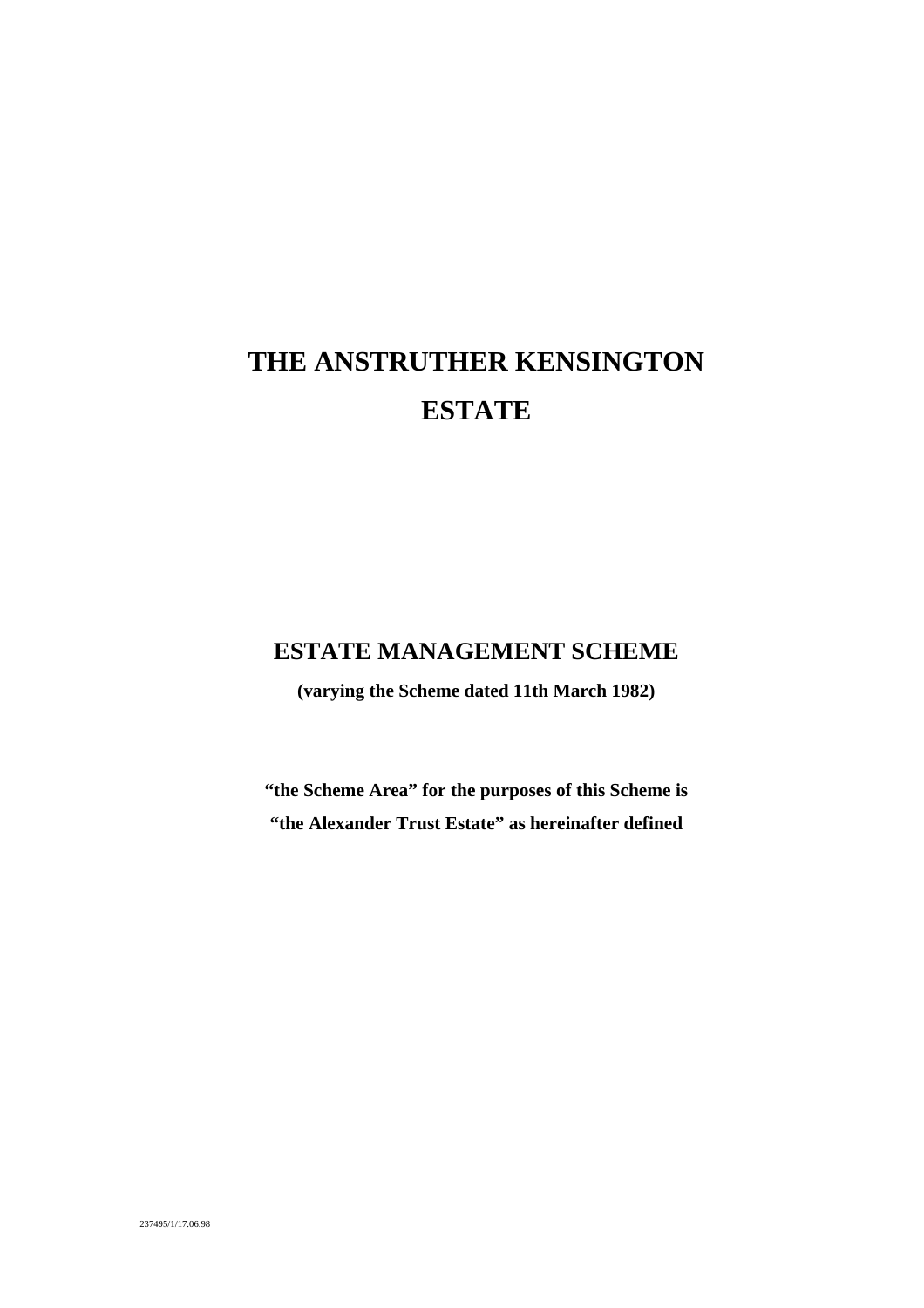### **Index**

| <b>Clause</b> | <b>Heading</b>                                                                                       | Page |
|---------------|------------------------------------------------------------------------------------------------------|------|
| 1.            | Definitions                                                                                          | 1    |
| 2.            | Application and enforceability of Scheme                                                             | 5    |
| 3.            | Provision for unpaid sums payable to the Landlord under the<br>Scheme to become charged on property  | 5    |
| 4.            | Provisions as to change of ownership                                                                 | 6    |
| 5.            | Provisions as to termination and variation of Scheme and<br>transfer of Landlord's powers and rights | 7    |
| 6.            | <b>Notices</b>                                                                                       | 7    |
| 7.            | Owner's obligations                                                                                  | 8    |
| 8.            | Landlord's right to carry out works in default                                                       | 8    |
| 9.            | Landlord's obligations                                                                               | 9    |
| 10.           | Provisions relating to communal gardens                                                              | 9    |
| 11.           | Provisions relating to certain roadways                                                              | 9    |
| 12.           | Landlord's co-operation                                                                              | 9    |
|               | Schedule 1 Restrictions applicable to enfranchised properties                                        | 10   |
|               | Schedule 2 Other obligations of Owners                                                               | 14   |
|               | Schedule 3 Obligations of The Landlord                                                               | 23   |
|               | Schedule 4 Provisions relating to Communal Gardens                                                   | 25   |
|               | Schedule 5 Provisions relating to properties in certain roadways                                     | 27   |
|               | Schedule 6 Provision for the Executive Committee                                                     | 28   |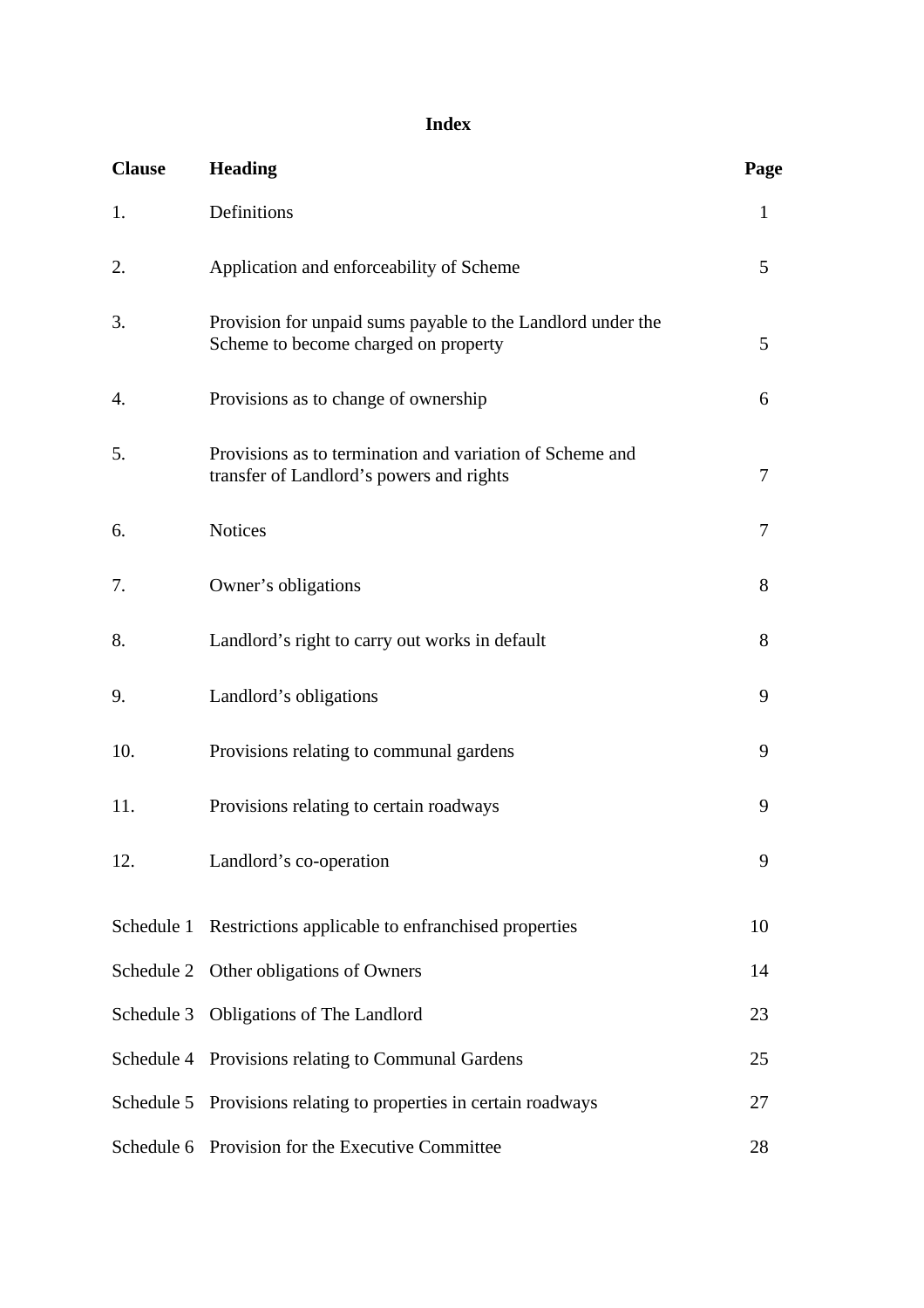## **THE ANSTRUTHER KENSINGTON ESTATE SCHEME OF MANAGEMENT UNDER THE LEASEHOLD REFORM, HOUSING AND URBAN DEVELOPMENT ACT 1993**

### **1. Definitions**

In this Scheme the following expressions shall have the following meanings namely:

| "the Scheme Area"                      | that portion of the Estate identified on the    |
|----------------------------------------|-------------------------------------------------|
|                                        | front page of this Scheme                       |
| "the Existing Enfranchised Properties" | 2 3 4 8 and 10 Thurloe Close, 8 North           |
|                                        | Terrace, 6 8 9 10 11 12 13 15 17 and            |
|                                        | 18 Alexander Place, 2 3 4 5 6 8 9 12            |
|                                        | 14 19 20 and 25 South Terrace, 22 and 23        |
|                                        | <b>Alexander Square</b>                         |
| "the 1967 Act"                         | Leasehold Reform Act 1967 as amended            |
| "the 1993 Act"                         | Leasehold Reform, Housing and Urban             |
|                                        | Development Act 1993                            |
| "the Plan"                             | the Plan annexed hereto                         |
| "the Estate"                           | comprises separate areas being (1) the          |
|                                        | Alexander Trust Estate (2) the Thurloe          |
|                                        | Trust Estate $(3)$ the Thurloe Estate and $(4)$ |
|                                        | the Thurloe Close Estate                        |
| "the Thurloe Close Estate"             | that portion of the Estate shown hatched        |
|                                        | black on the Plan (including any vaults)        |
|                                        | existing beneath pavement level), the           |
|                                        | freehold being vested in Bircham & Co.          |
|                                        | Nominees (No. 2) Limited and James              |
|                                        | William Dolman (save in respect of the          |
|                                        | <b>Existing Enfranchised Properties</b> )       |
|                                        |                                                 |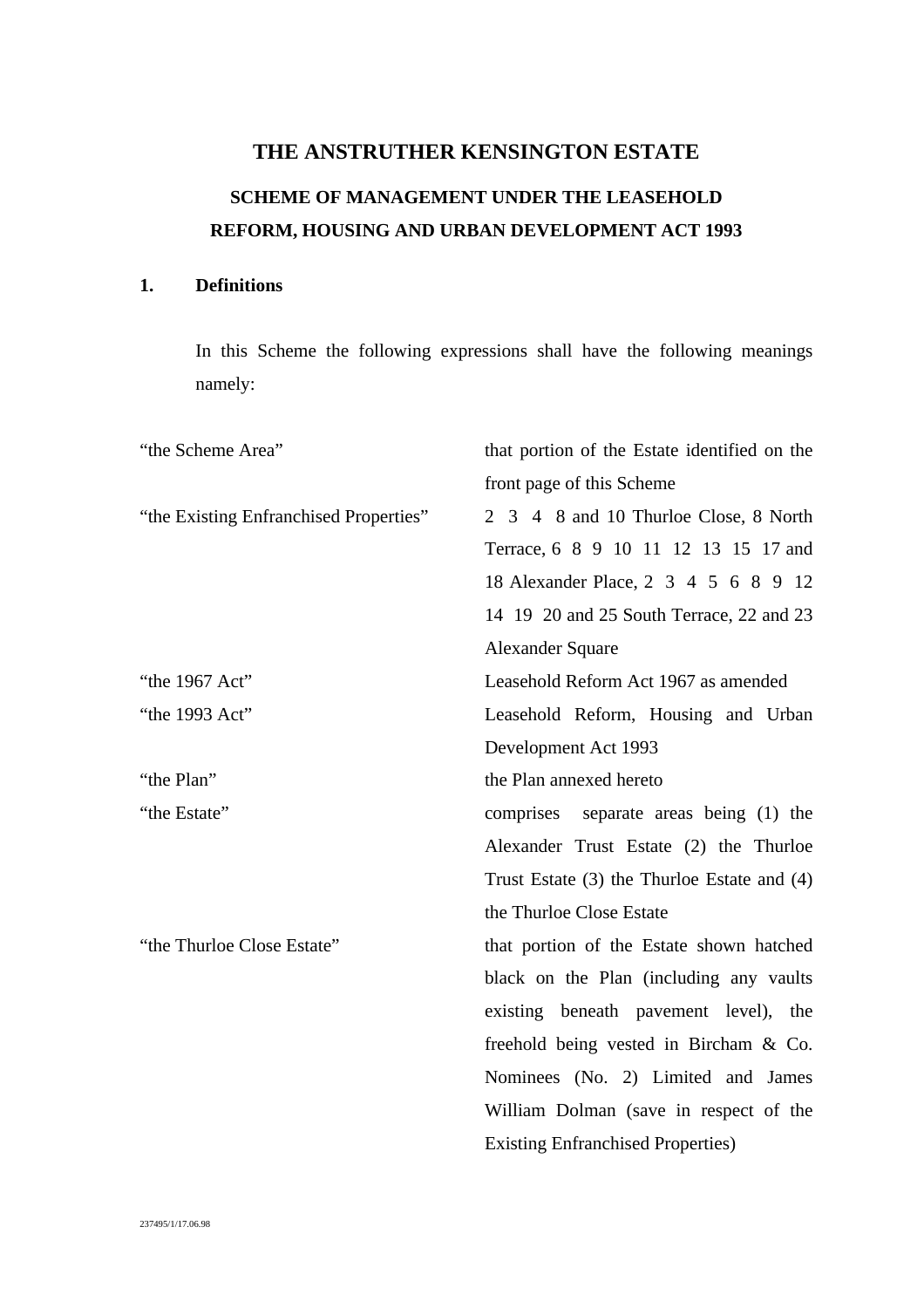| "the Alexander Trust Estate"   | that portion of the Estate shown edged                |
|--------------------------------|-------------------------------------------------------|
|                                | red on the Plan (including any vaults                 |
|                                | existing beneath pavement level), the                 |
|                                | freehold being vested in Bircham & Co.                |
|                                | Nominees (No. 2) Limited and James                    |
|                                | William Dolman (save in respect of the                |
|                                | <b>Existing Enfranchised Properties</b> )             |
| "the Thurloe Trust Estate"     | that portion of the Estate shown edged                |
|                                | green on the Plan (including any vaults               |
|                                | existing beneath pavement level), the                 |
|                                | freehold being vested in Bircham & Co                 |
|                                | Nominees (No. 2) Limited and James                    |
|                                | William Dolman                                        |
| "the Thurloe Estate"           | that portion of the Estate shown edged blue           |
|                                | on the Plan (including any vaults existing            |
|                                | beneath pavement level)                               |
| "Ian Fife Campbell Anstruther" | <b>CAMPBELL</b><br><b>IAN</b><br><b>FIFE</b><br>means |
|                                | ANSTRUTHER and his successors in title                |
|                                | or other the person or persons in whom for            |
|                                | the time being is vested the freehold of the          |
|                                | <b>Thurloe Estate</b>                                 |
| "The Landlord"                 | Bircham & Co. Nominees (No. 2) Limited                |
|                                | James William Dolman and Ian Fife                     |
|                                | Campbell Anstruther but as the freehold               |
|                                | titles of the Estate are vested in different          |
|                                | bodies or persons in respect of different             |
|                                | areas formerly forming part of the Estate             |
|                                | then as regards each such area the                    |
|                                | expression "the Landlord" shall mean either           |
|                                | Bircham & Co Nominees (No. 2) Limited                 |
|                                | and James William Dolman or Ian Fife                  |

Campbell Anstruther in whom such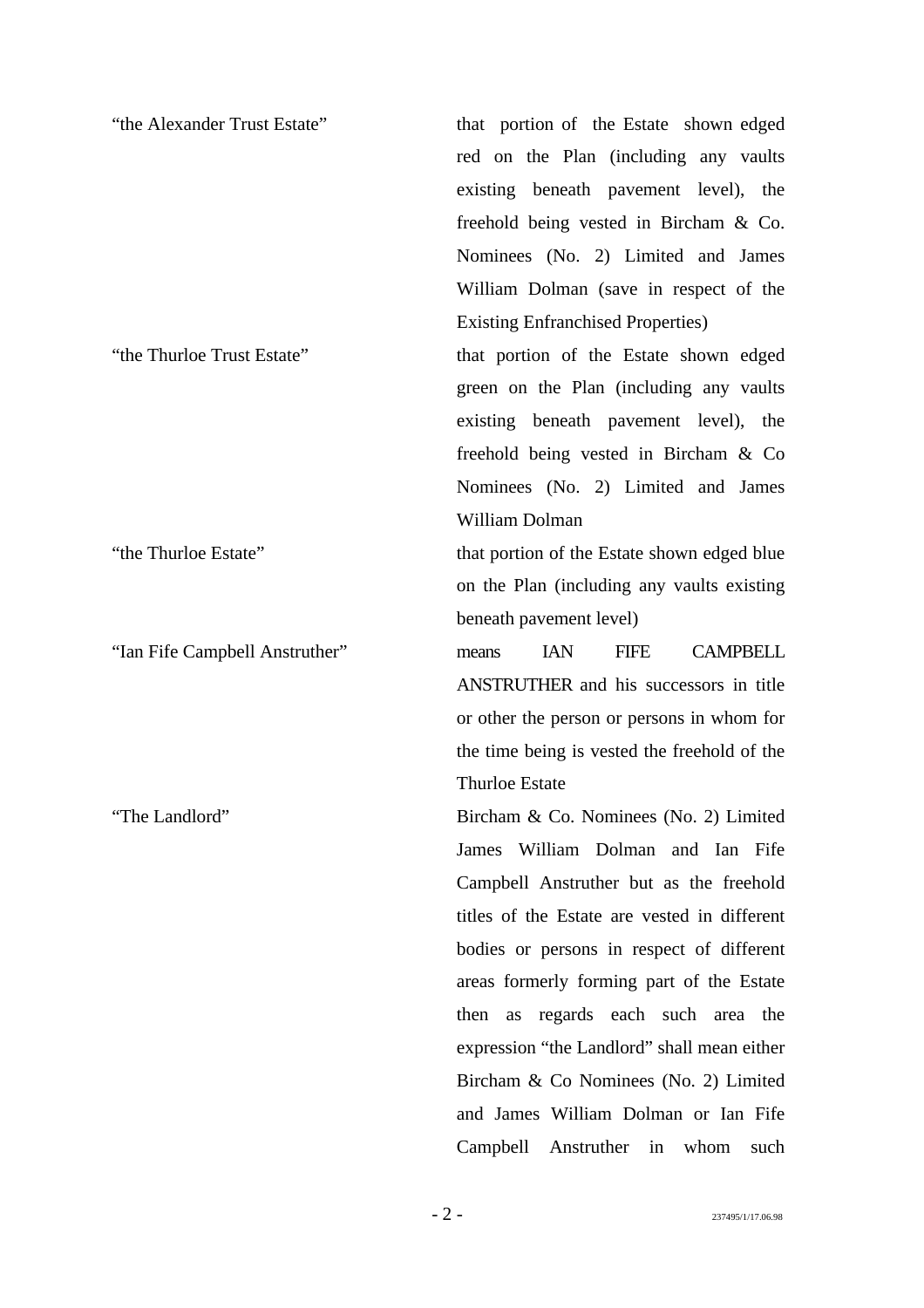freehold title over such area is then vested and the expression "the Estate" shall mean that area

"The Landlord's Surveyor" Messrs Cluttons of 48 Pelham Street London SW7 or any replacement thereof "enfranchisement" the acquisition of the freehold of any part of the Estate from either the Bircham & Co Nominees (No. 2) Limited and James William Dolman or Ian Fife Campbell Anstruther whether acquired pursuant to Part I of the 1967 Act or pursuant to Chapter I of Part I of the 1993 Act or otherwise whether or not the person so acquiring the freehold shall have been entitled to a leasehold interest in such part of the Estate

"unenfranchised property" any part of the Estate which for the time being shall not have been subjected to enfranchisement

"enfranchised property" any property forming part of the Estate which shall have been subjected to enfranchisement or which is one of the Existing Enfranchised **Properties** 

"Leaseholder" a lessee of any property under a lease having an initial term of 21 years or more

"Leaseholders" has a corresponding meaning

"Owner" every person (other than a mortgagee not in possession) who from time to time is in occupation of or holds an interest in an enfranchised property save that for the purpose of Paragraphs 1 and 6 (repairs) 7 (insurance) 8 (reinstatement) 9 and 10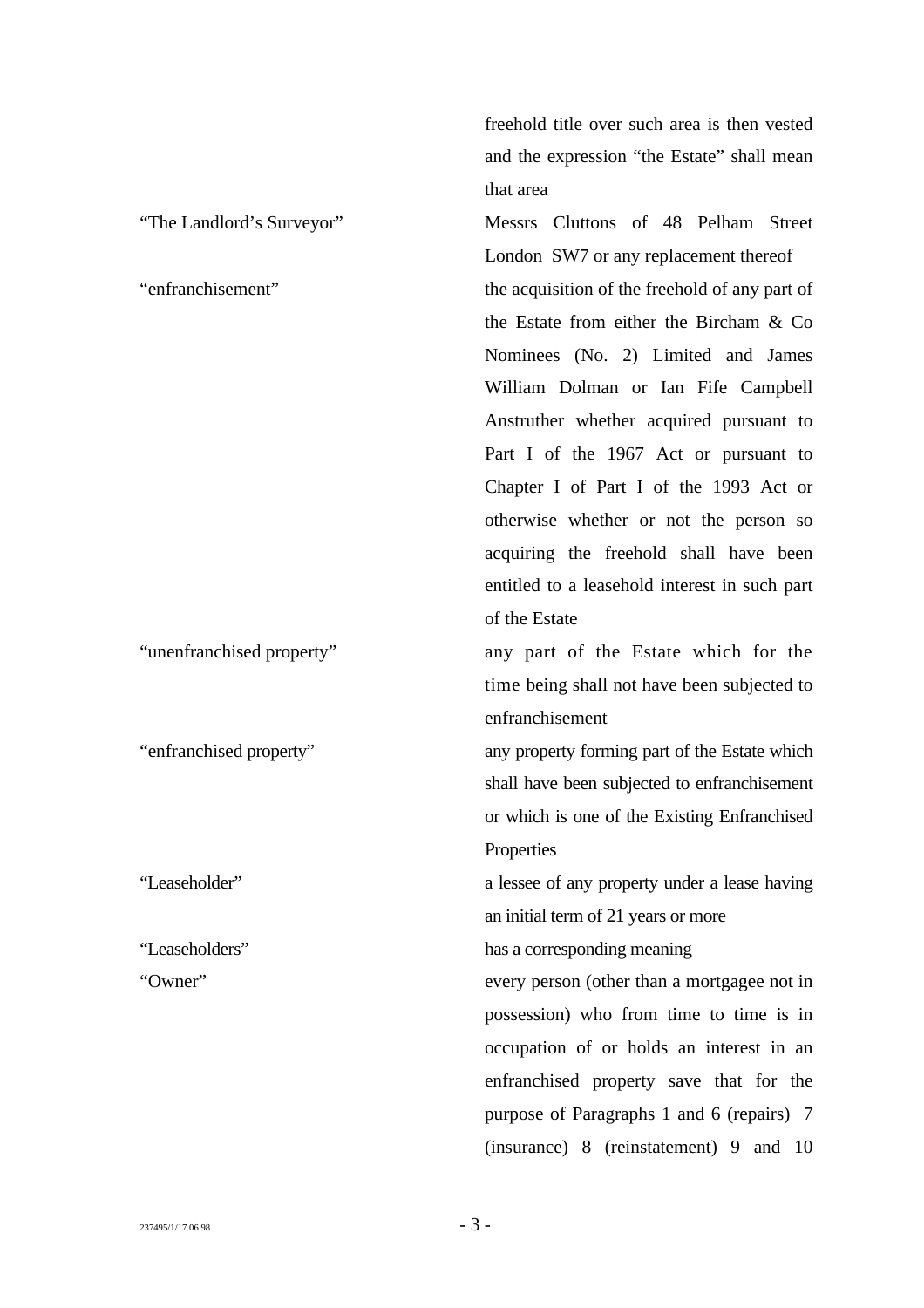|                               | (contribution to common expenditure) of     |
|-------------------------------|---------------------------------------------|
|                               | the Second Schedule and for the purposes    |
|                               | of the Fourth Schedule the expression       |
|                               | "Owner" shall only include a person         |
|                               | holding an interest in an enfranchised      |
|                               | property which is either freehold or if     |
|                               | leasehold was granted for a term certain of |
|                               | 7 years or more                             |
| "Owners"                      | has a corresponding meaning                 |
| "the date of enfranchisement" | the date of the conveyance or transfer      |
|                               | whereby the freehold of an enfranchised     |
|                               | property was acquired by enfranchisement    |
|                               | or in the case of the Existing Enfranchised |
|                               | Properties the date of approval of this     |
|                               | Scheme by the Leasehold Valuation           |
|                               | Tribunal                                    |
| "Blocks of Property"          | One the following:-                         |
|                               | 7-11 (inclusive) North Terrace              |
|                               | 5-20 (inclusive) Alexander Square           |
|                               | {21-24 (inclusive) Alexander Square         |
|                               | {and 1-33 odd and 2-22 even South Terrace   |
|                               | 1-21 odd and 2-22 even Alexander Place      |
|                               | 9-33 (inclusive) Thurloe Square             |
|                               | 34-49 (inclusive but excluding 45 and 46)   |
|                               | Thurloe Square                              |
|                               | {18-21 Thurloe Place and 1-11 Thurloe       |
|                               | {Street odd and                             |
|                               | {12-16 Thurloe Place and Amberwood          |
|                               | House and Thurloe Lodge                     |
|                               | and 1-10 (inclusive) Thurloe Close          |
|                               |                                             |

"Block Representative" A Representative appointed by more than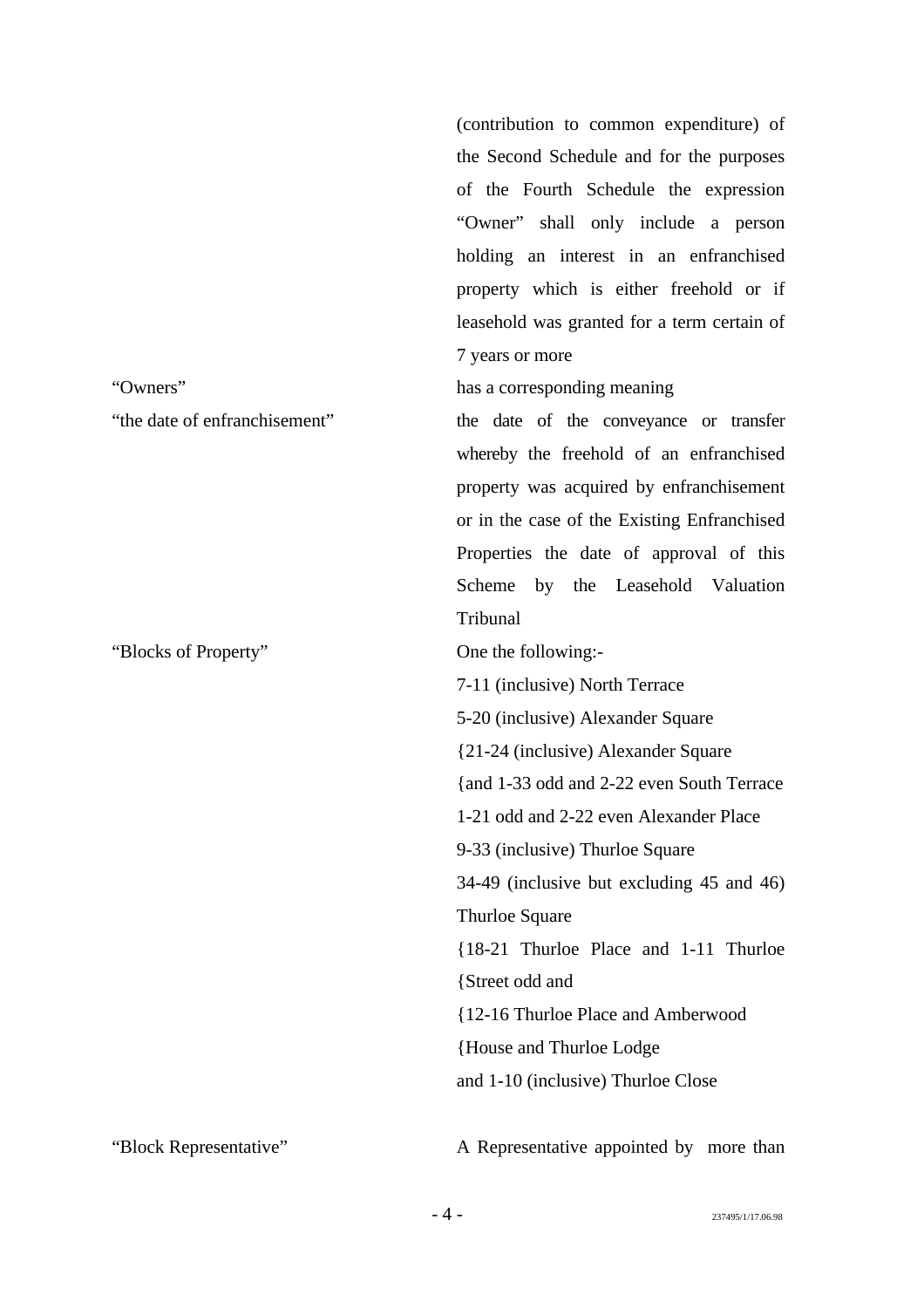fifty percent (50%) of the Owners and Leaseholders of properties included in one of the Block of Properties.

### **2. Application and enforceability of Scheme**

- 2.1 This Scheme shall apply to each enfranchised property within the Scheme Area as from the date of enfranchisement and shall be enforceable by the Landlord against all Owners thereof as if such persons had covenanted with the Landlord to be bound by the Scheme
- 2.2 The Landlord shall observe where it does not conflict with the terms of any leases or licences existing at the date of the registration of the Scheme previously granted by the Landlord the obligations of an Owner under this Scheme with regard to those freehold properties which are owned by the Landlord.
- 2.3 An Executive Committee shall be established as provided in the Sixth Schedule hereto to enable the Owners and Leaseholders of the unenfranchised property to participate in and to discuss and to be consulted by the Landlord (or the Landlord's Surveyor) as set out in this Scheme and all proper expenses reasonably incurred by the Executive Committee shall (in default of payment by any other persons or body) be met by all the Owners in equal shares and shall be recoverable by the Executive Committee as a debt due from the Owners

### **3. Provision for unpaid sums payable to the Landlord under the Scheme to become charged on property**

3.1 All sums payable to the Landlord by an Owner under any of the provisions of this Scheme which shall not have been paid to the Landlord before the expiration of 28 days after the Landlord shall have notified the amount thereof in writing to the Owner by whom the same are payable and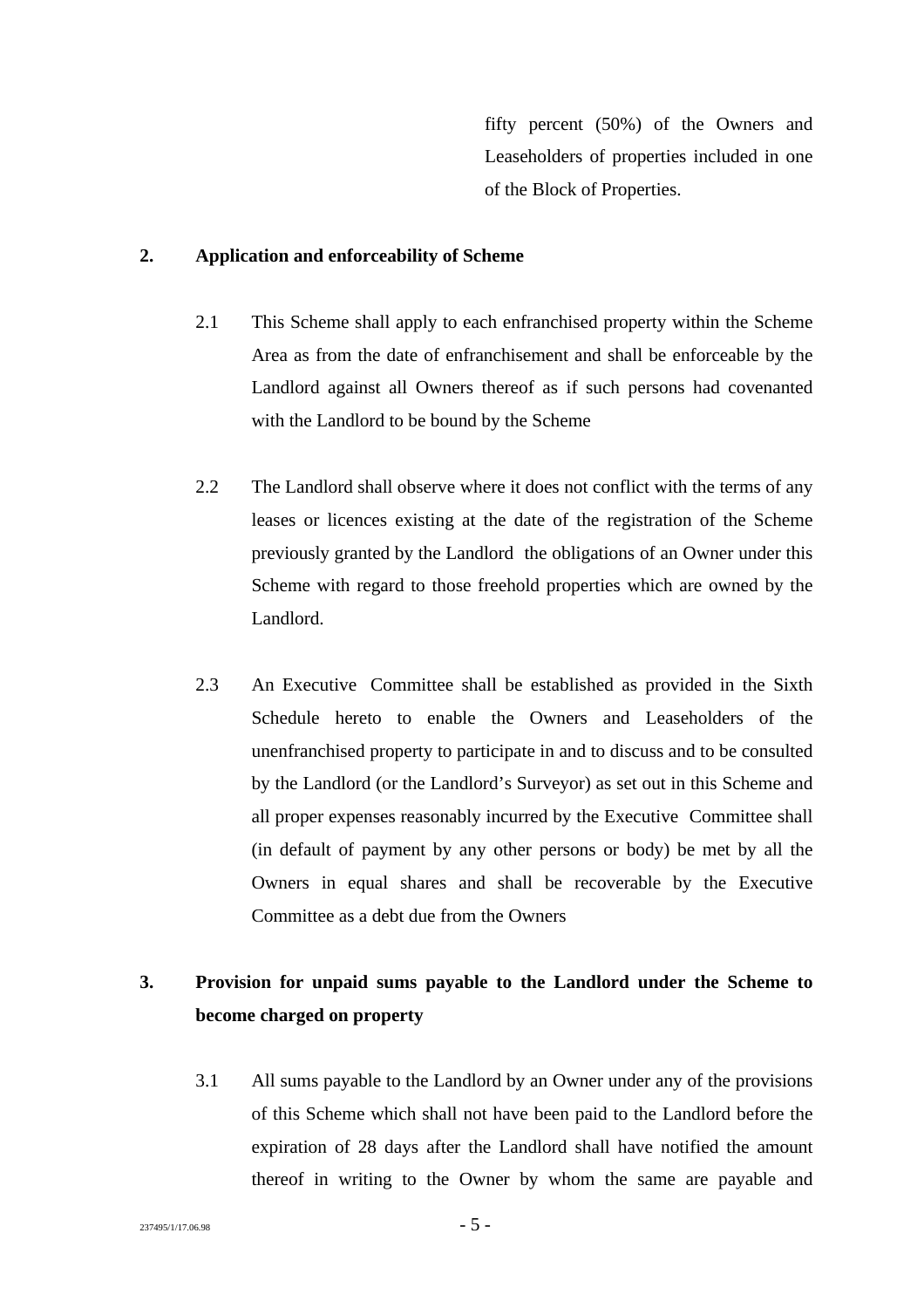demanded payment thereof shall be a charge on the enfranchised property enforceable as mentioned in sub-section (3) of Section 69 of the 1993 Act and shall bear interest at the rate of 2% per annum above the base lending rate of The Royal Bank of Scotland plc from time to time in force from the expiration of the said period of 28 days until the date of actual payment thereof provided that if there should for any reason cease to be a base lending rate of The Royal Bank of Scotland plc or if the basis on which interest is currently charged under this sub-clause becomes unworkable the question of the basis upon which interest is henceforth to be charged under this sub-clause shall be referred to a person (not necessarily being a surveyor and acting as an expert and not as an arbitrator) appointed on the application of the Landlord by the President of the Royal Institution of Chartered Surveyors who shall have regard to the terms of the previous basis and the circumstances then prevailing and the basis prescribed by the said person shall thenceforth be substituted for the previous basis and in the event of there being a dispute as to whether such base lending rate has ceased to be or as to whether such basis of charging interest has become unworkable such dispute shall similarly be referred

3.2 Provided that any such charge and the powers of the Landlord for enforcing the same shall be postponed and take effect in all respects subject to any mortgage or charge affecting an enfranchised property or any part thereof which has been or shall have been created before such charge under this clause has arisen and has been registered under the Land Registration Act 1925 or made the subject of a Notice or Caution thereunder

#### **4. Provisions as to change of ownership**

A photographic or other certified copy of every instrument of Transfer or appropriate office copy entry of the title registered at H M Land Registry, or any grant of probate, letters of administration or order of the court affecting the title to the freehold estate in an enfranchised property, shall be produced to The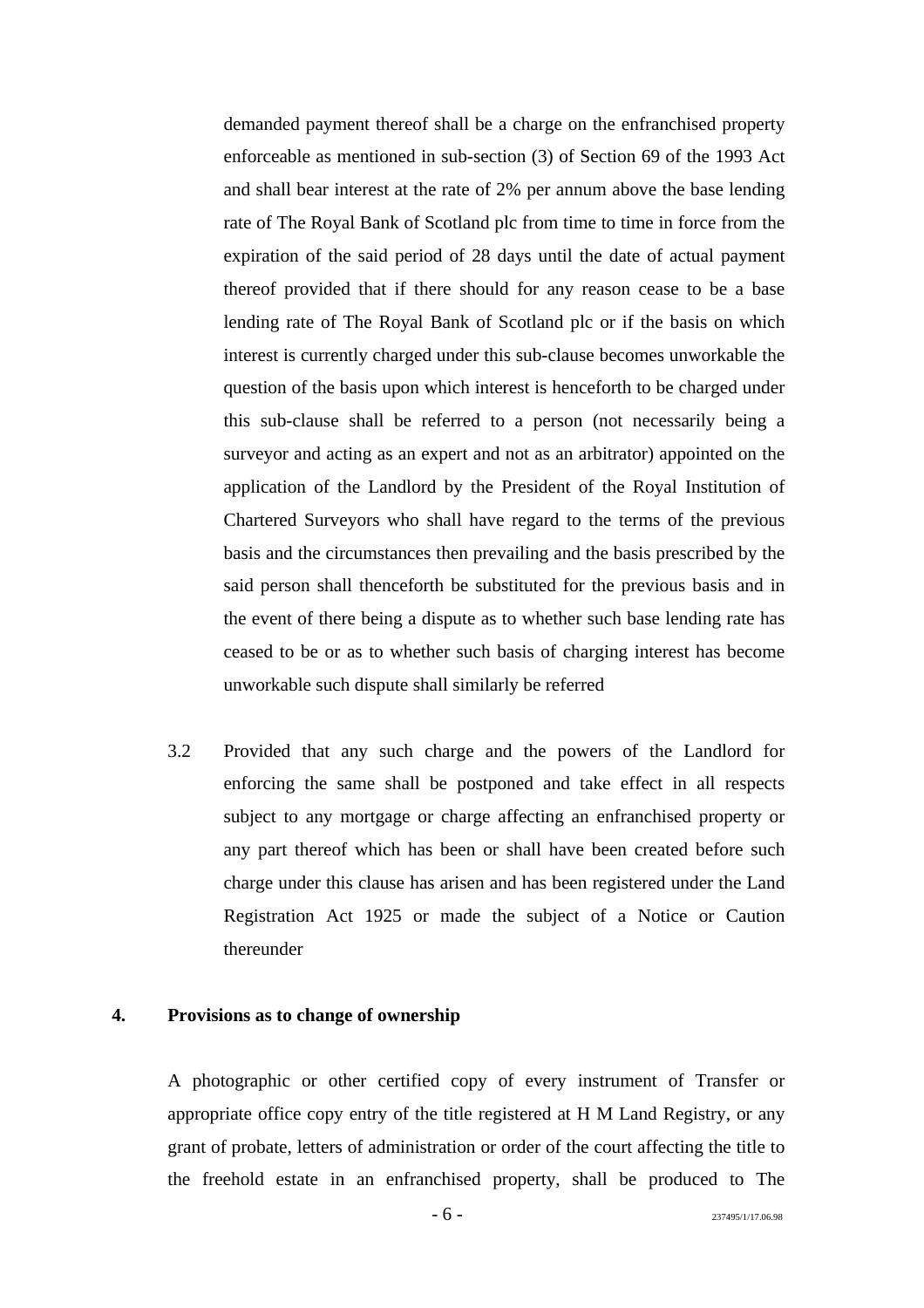Landlord's Solicitors within one month of any such event affecting the said freehold estate. The Landlord's Solicitors shall be entitled to charge a reasonable fee for the registration of the same (and for the purposes of determining what is a reasonable free the sum of £20.00 plus Value Added Tax thereon shall be deemed to be a reasonable fee as at the date of this Scheme coming into force). Pending production of any such document and payment of the said fee the landlord shall be entitled (without prejudice to its rights against the new freehold owner) to continue to treat the former freehold owner as the freehold owner of the enfranchised property and to claim from the former freehold owner any costs or expenses incurred as a result of this clause not being complied with.

### **5. Provisions as to termination and variation of Scheme and transfer of Landlord's powers and rights**

- 5.1 If a change of circumstances makes it appropriate an application may be made to the Leasehold Valuation Tribunal to terminate or vary all or any of the provisions of this Scheme by the Landlord or an Owner but, in either case, only if there shall have been a majority vote at a meeting of Owners and Leaseholders called by the Executive Committee consenting to such application
- 5.2 Subject to prior approval of the Executive Committee (which shall not be unreasonably withheld or delayed) or of the Leasehold Valuation Tribunal the Landlord may at any time transfer all or any of the powers and rights conferred by the Scheme on the Landlord to a body constituted for the purpose or other body or to a local authority

### **6. Notices**

6.1 Any notice under the Scheme shall be in writing and may be served on the person on whom it is to be served either personally or by leaving it for him at his last known place of abode in England and Wales or by sending it through the post in a registered letter or by recorded delivery post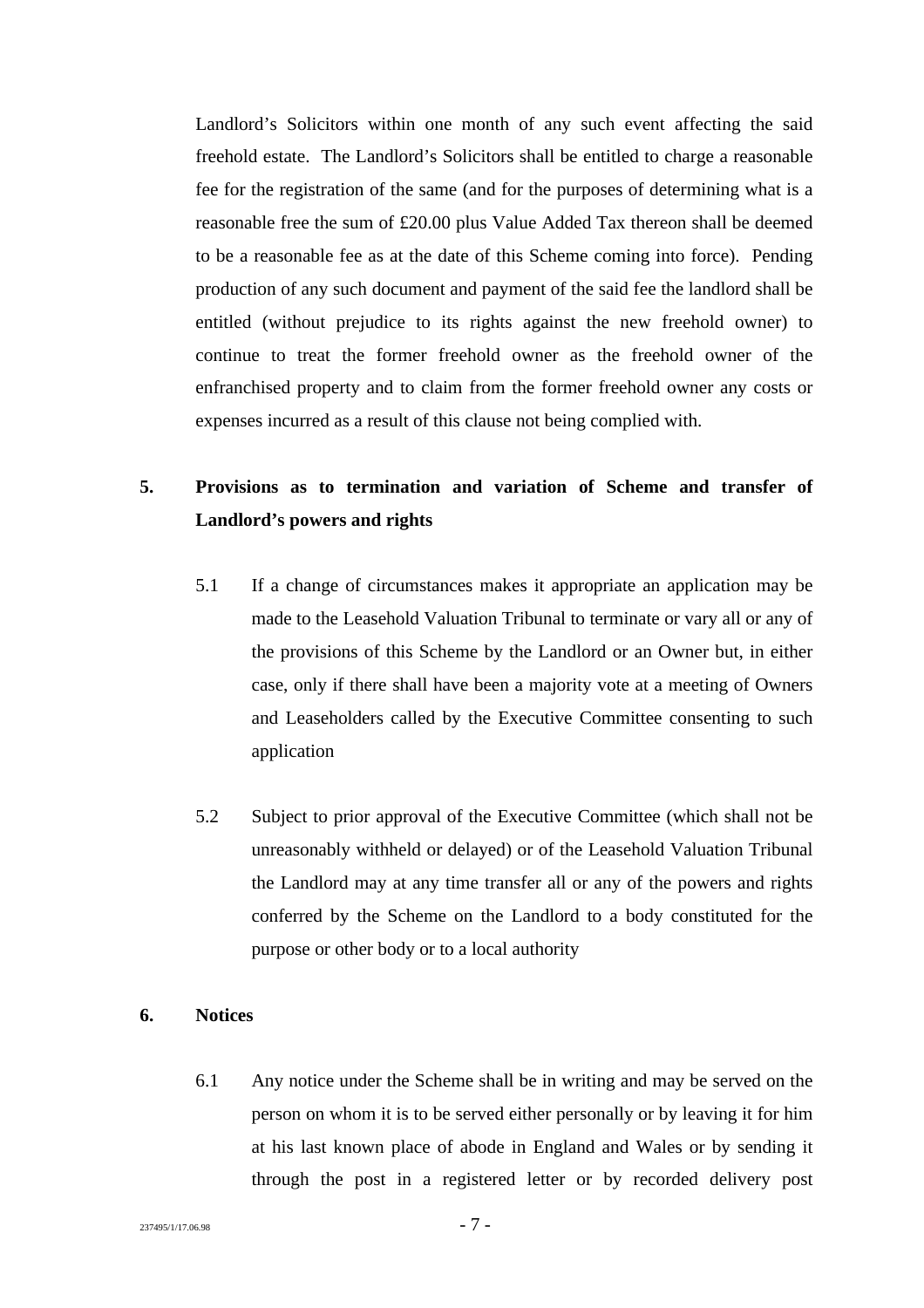addressed to him there or (in the case of an Owner) by leaving the same for him at or affixing the same to his enfranchised property or in the case of a limited company by sending it as aforesaid to its registered office

- 6.2 Any notice to the Owner shall be sufficient notwithstanding that any person to be affected by the notice is absent or under disability
- 6.3 Service of any notice sent by post hereby authorised shall be deemed to have been made on the day following that on which it was posted unless the notice is returned through the Post Office undelivered

### **7. Owner's obligations**

In order that the Landlord may regulate the development use and appearance of the Estate an Owner shall in respect of his enfranchised property observe and comply with the restrictions and regulations set out in the First and Second Schedules hereto respectively

#### **8. Landlord's right to carry out works in default**

- 8.1 Except in case of emergency the Landlord shall not exercise its right of entry under sub-clause 8.2 without prior consultation with the Executive **Committee**
- 8.2 In the event of an Owner not having duly complied with any of the regulations set out in Paragraphs 1 2 8 and 9 of the Second Schedule hereto ("the repairing obligation") the Landlord may serve upon him notice in writing specifying any works of maintenance repair renewal reinstatement replacement or painting or other acts necessary to be done and which he shall by the repairing obligation be required to do and requiring him forthwith to execute the same and if he shall not within two calendar months of the service of such notice upon him or such reasonable time as the Landlord shall specify in such notice (or immediately in case of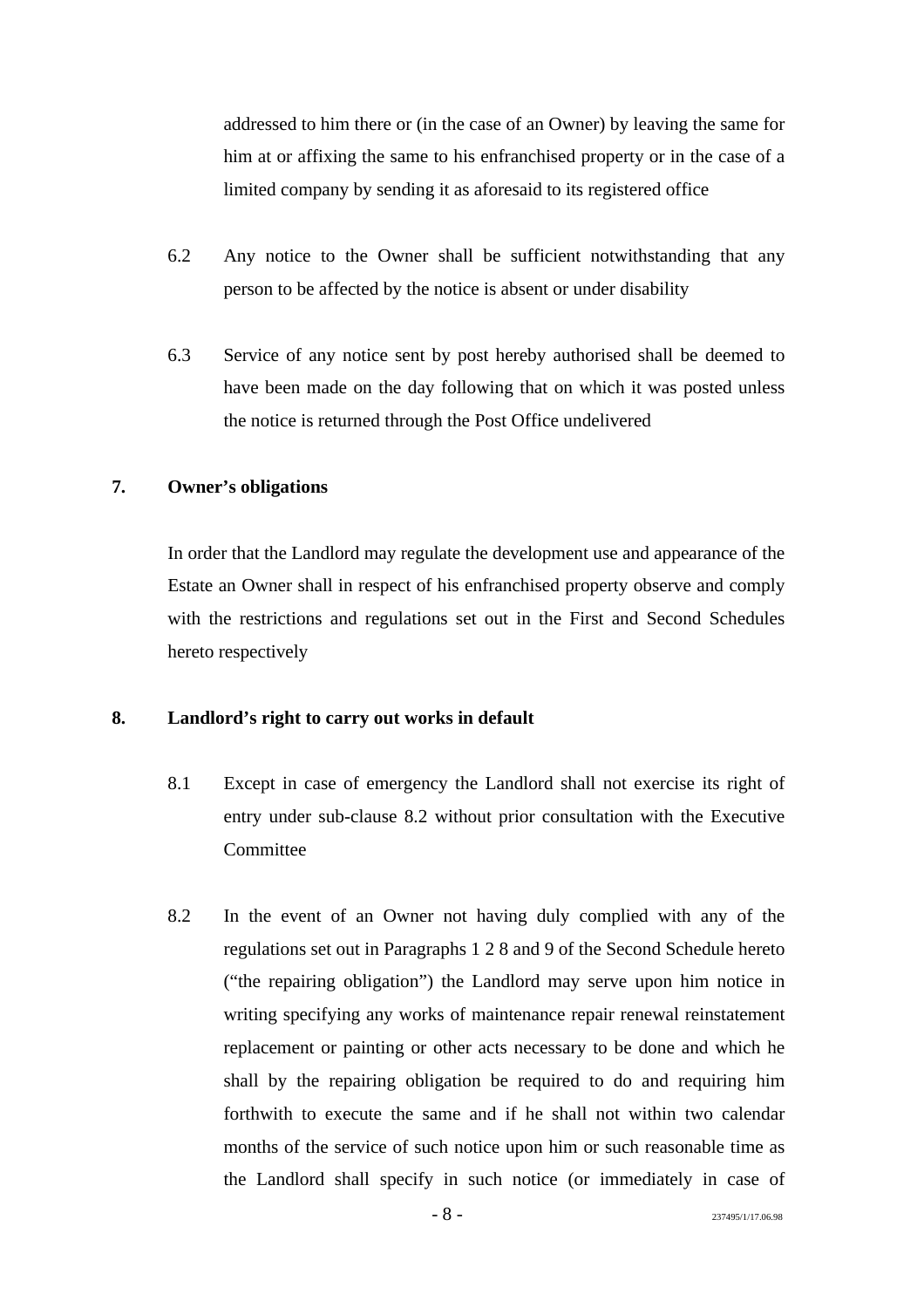emergency) commence and thereafter proceed diligently with the execution of such works he shall permit the Landlord to and the Landlord shall hereby be empowered (but not obliged) to enter upon his enfranchised property and execute such works (notwithstanding that the carrying out of such works in a reasonable and proper manner may cause temporary obstruction annoyance or inconvenience to the Owner or others) at the expense of the Owner

#### **9. Landlord's obligations**

For the benefit of an Owner and his enfranchised property the Landlord shall do and perform the acts specified in the Third Schedule hereto.In fulfilling its obligations the Landlord shall take account of the views of the Executive Committee

#### **10. Provisions relating to communal gardens**

The provisions set out in the Fourth Schedule hereto shall apply in respect of some of the enfranchised property as set out therein

#### **11. Provisions relating to certain roadways**

The provisions set out in the Fifth Schedule hereto shall apply in relation to every enfranchised property situated in Alexander Square and Thurloe Close and Amberwood House and Thurloe Lodge as set out therein

#### **12. Landlord's co-operation**

If the Landlord consists of two or more different bodies or persons the said bodies and persons shall co-operate and agree on how the rights, obligations and functions of the Landlord under this Scheme are to be performed but in default of such agreement shall apply to the Leasehold Valuation Tribunal for directions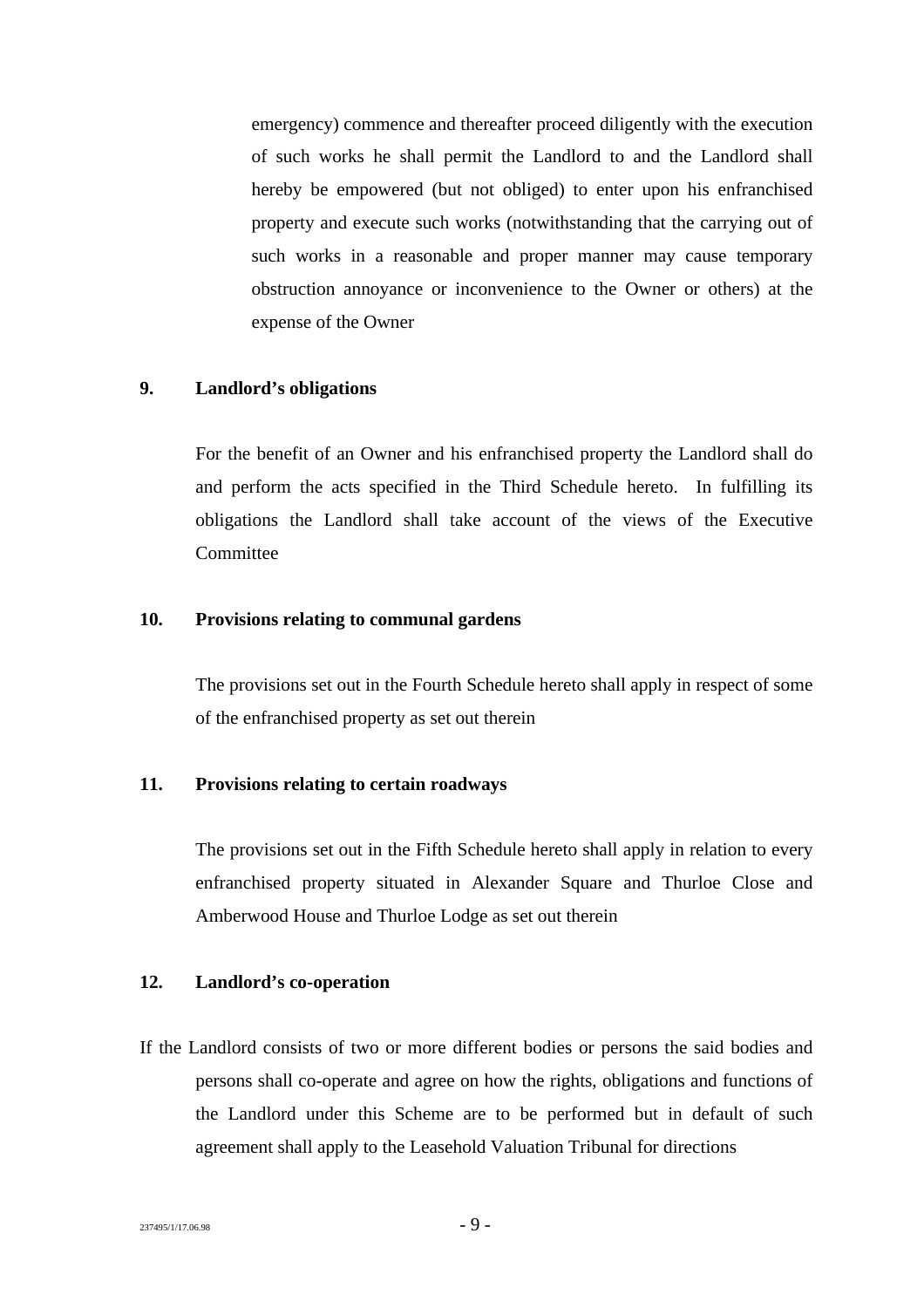### **THE FIRST SCHEDULE TO THE SCHEME Restrictions applicable to enfranchised properties**

### **1. Provisions as to user**

- 1.1 Except where an enfranchised property shall have been so used immediately before the date of enfranchisement with the written consent of the Landlord:
	- (a) No enfranchised property which comprises a house shall be used otherwise than for residential purposes in single family occupation only which shall include the family's domestic staff and not for any trade business or any other purpose
	- (b) No self-contained flats within an enfranchised property which comprises self-contained flats (with or without other property) shall be used otherwise than for residential purposes in single family occupation only
	- (c) No enfranchised property shall be used as a hotel guest house boarding house or rooming house
- 1.2 In any case where an enfranchised property has been used immediately before the date of enfranchisement for a purpose inconsistent with the provisions of sub-paragraphs (a) (b) and (c) of Paragraph 1.1 of this Schedule with the written consent of the Landlord then such property may be used only:
	- (i) In accordance with such written consent or
	- (ii) In accordance with paragraphs (a) and (b) of Paragraph 1.1 of this Schedule as the case may be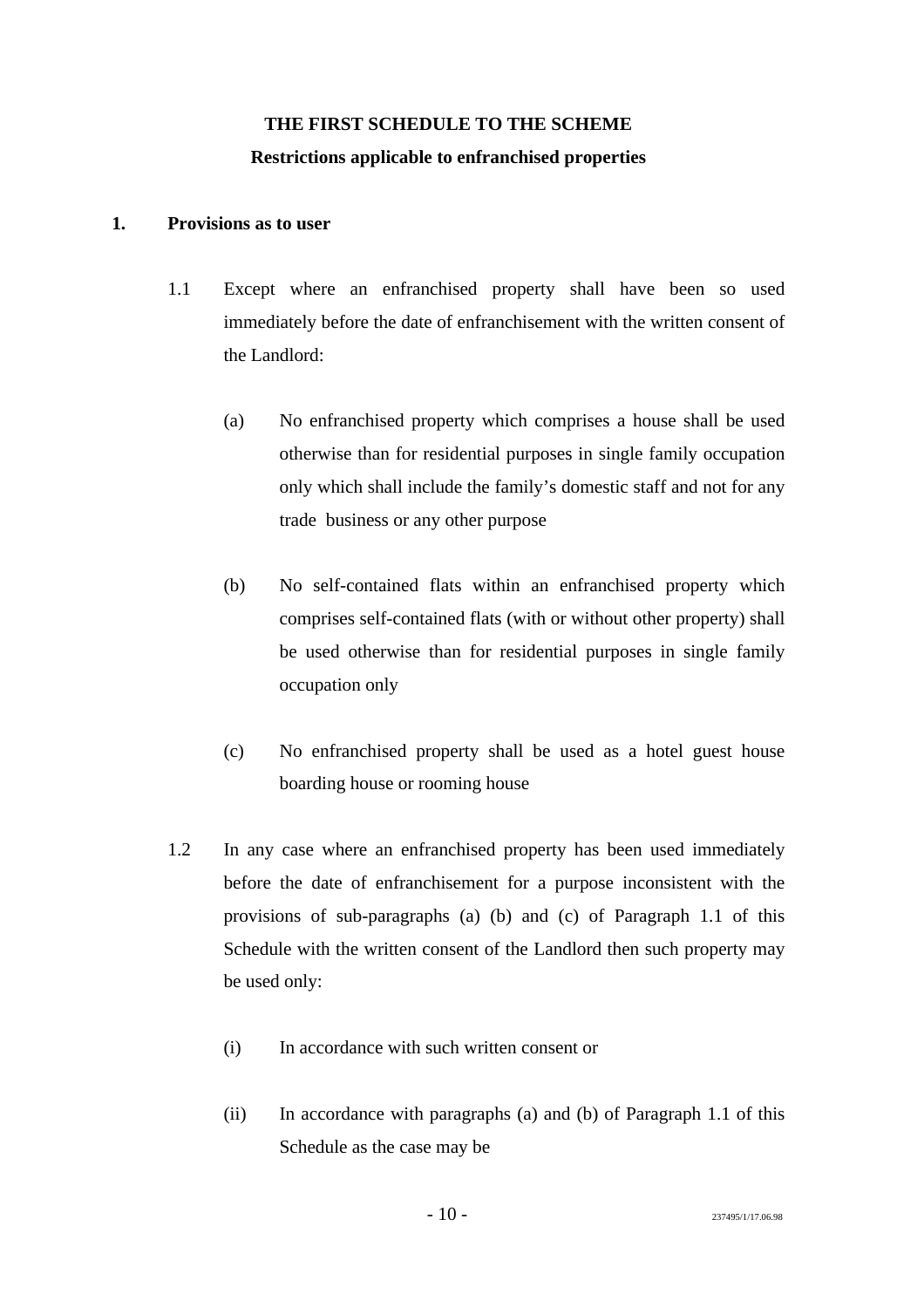And for the avoidance of doubt subject to sub-paragraph (i) of this Paragraph 1.2 sub-paragraph (c) of Paragraph 1.1 of this Schedule shall apply to such enfranchised property

- 1.3 Subject as aforesaid no enfranchised property shall be used for any purpose whatsoever other than that for which it could lawfully have been used immediately before the date of enfranchisement except with the prior written consent of the Landlord (such consent not to be unreasonably withheld)
- 1.4 No auction shall be held upon an enfranchised property
- 1.5 No enfranchised property shall be used for any illegal or immoral purpose

### **2. Provisions as to nuisance etc.**

- 2.1 Nothing shall be done upon an enfranchised property or any part thereof which shall be or may become a nuisance damage annoyance or inconvenience to the Owners of any adjoining or neighbouring properties or which the Landlord shall reasonably consider to be detrimental to the neighbourhood
- 2.2 No dangerous offensive explosive or inflammable substance shall be brought onto or allowed to remain upon an enfranchised property provided that fuel required for domestic heating shall not be prohibited by virtue of this restriction
- 2.3 No recorded or other music shall be played upon an enfranchised property between the hours of 11.00 p.m. and 8.00 a.m. so as to be audible outside the enfranchised property and (without prejudice to the general effect of Paragraph 2.1 of this Schedule) at no time shall music be played at such volume as to be an annoyance to adjoining occupiers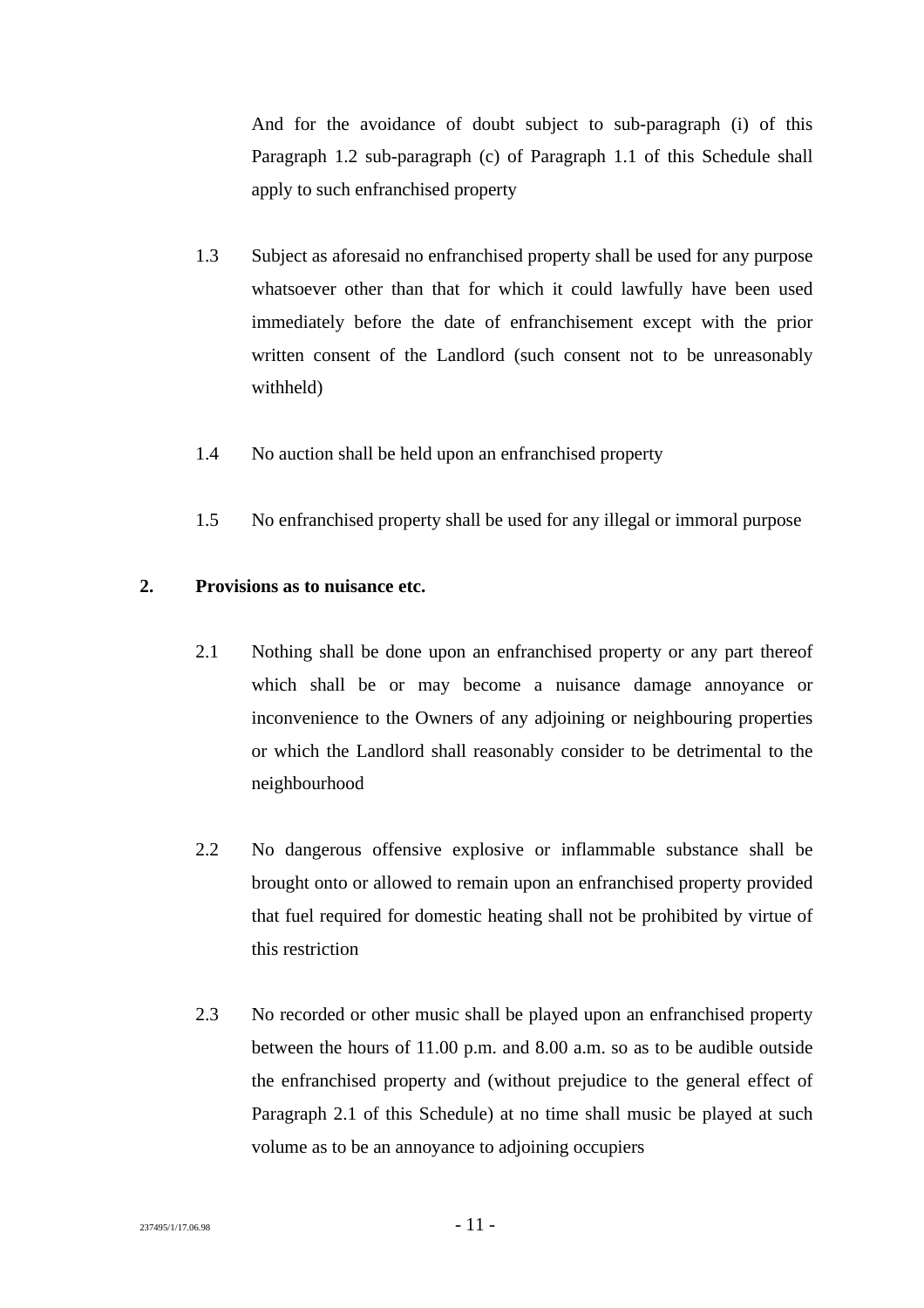### **3. Alterations**

- 3.1 No alteration shall be made to the external appearance of any building or structure for the time being on an enfranchised property and no new or additional building or structure shall be built or erected thereon without the written consent of the Landlord which shall not be unreasonably withheld
- 3.2 Without prejudice to the Landlord's right to refuse such approval before or as a term of giving such approval the Landlord may:
	- (a) require the submission of drawings specifications and details of the proposed works
	- (b) impose such reasonable conditions for regulating the redevelopment use or appearance of the enfranchised property (including conditions relating to the time of commencement and completion of any works and the manner of carrying out the said conditions restricting the period of any authorised use and conditions calculated in the opinion of the Landlord to preserve or improve the character of the neighbourhood from the point of view of architecture landscaping or town planning) as the Landlord shall think fit
- 3.3 With prior advice all costs reasonably and properly incurred by the Landlord (including the fees of Surveyors Solicitors Architects Structural Engineers and other experts) in connection with the application for approval and the consideration thereof and the preparation of any necessary documentation whether the same shall be granted or not shall be borne and paid by the applicant

### **4. Further provisions to protect the appearance of the Estate**

4.1 Except where any such name writing signboard plate placard or notice has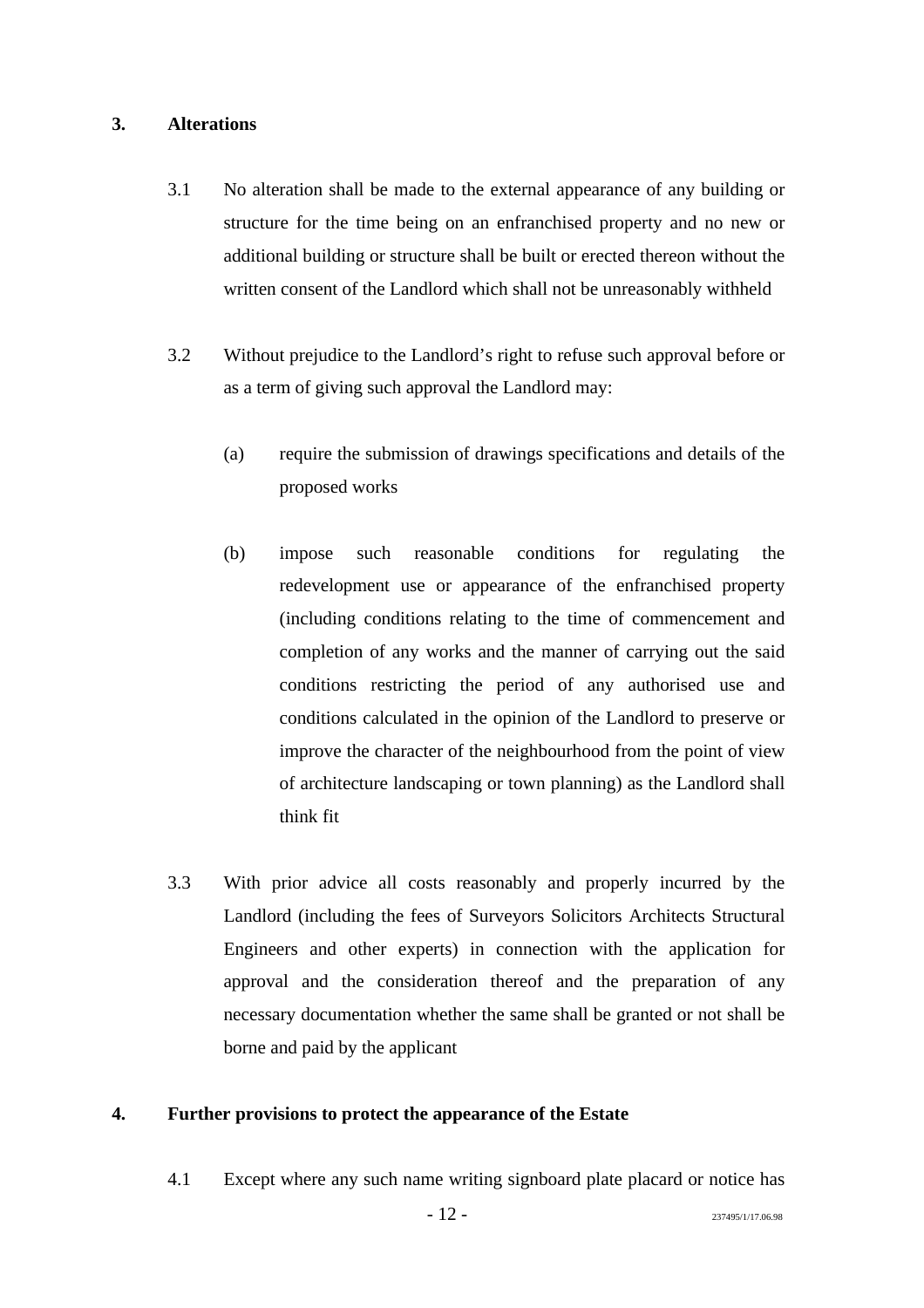been so placed or exhibited immediately before the date of enfranchisement with the written consent of the Landlord no name writing signboard plate placard or notice of any description (which without prejudice to the generality of the foregoing shall include an estate agent's board) shall be placed or exhibited on the exterior of or in the windows or lights or other parts of an enfranchised property

- 4.2 Where any name writing signboard plate placard or notice of any description was placed or exhibited on the exterior of or in the windows or lights or other parts of an enfranchised property immediately before the date of enfranchisement with the written consent of the Landlord then no other name writing signboard plate placard or notice of any description (which without prejudice to the generality of the foregoing shall include an estate agent's board) shall be placed or exhibited on the exterior of or in the windows or lights or other parts of an enfranchised property
- 4.3 No washing clothing linen or similar articles (other than curtains or blinds) shall be hung out or exposed outside an enfranchised property or inside so as to be visible from beyond its boundaries
- 4.4 No wires cables aerials satellite television dishes shall be attached to or erected or placed upon the front or side elevations of an enfranchised property
- 4.5 No window boxes burglar alarms or external lights shall be attached to or erected or placed upon the front or side elevations of an enfranchised property without the prior written consent of the Landlord except that the Landlord's consent will not be required in respect of window boxes burglar alarms or external lights installed prior to the date of approval of this Scheme
- 4.6 Without the prior consent of the Landlord (which shall not be unreasonably withheld) and such work to be carried out by an Arboricultural Association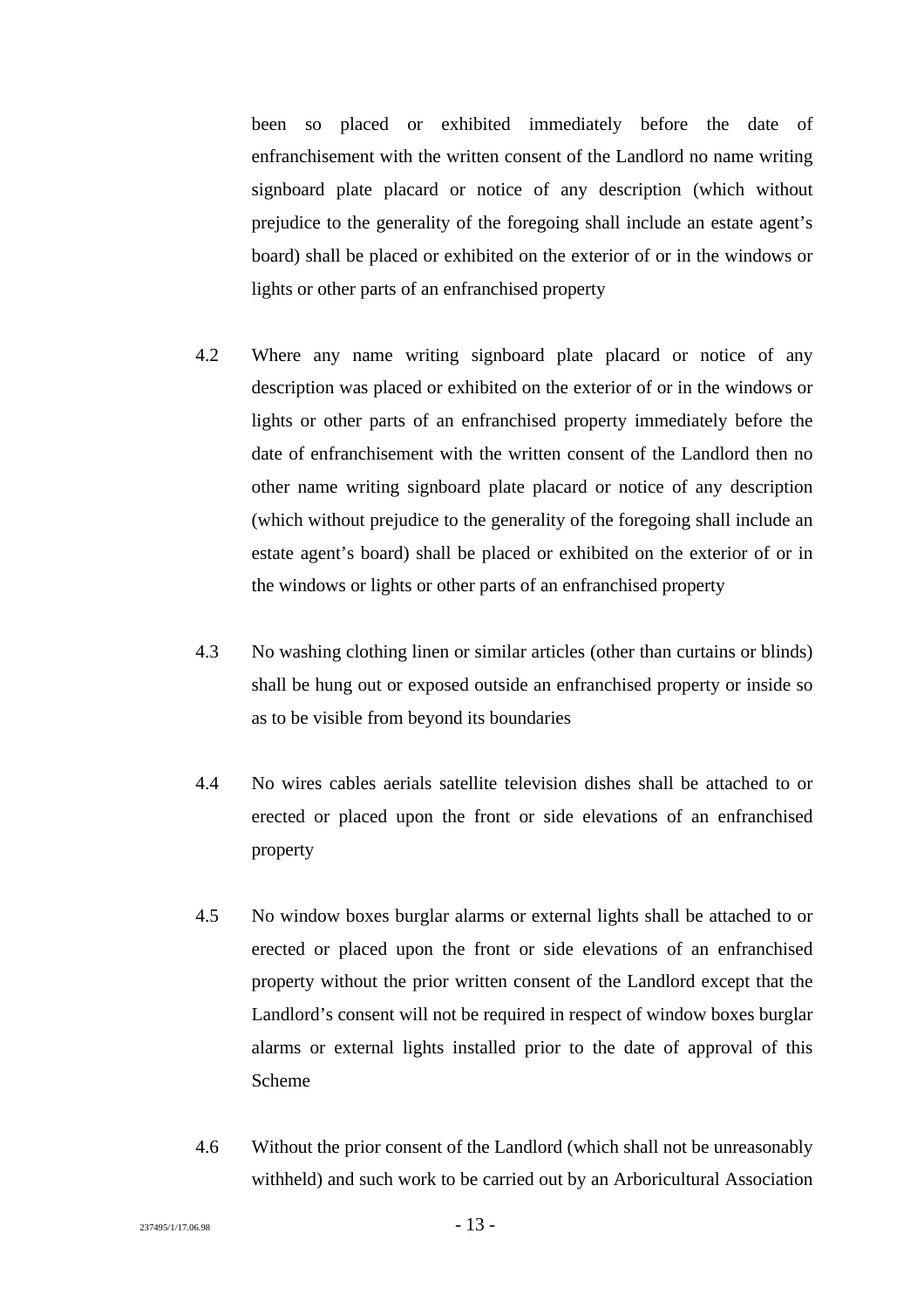approved Contractor with N.C.H. Arb. qualification and in accordance with Statutory requirements no tree of any kind the circumference of the trunk of which equals or exceeds 25 centimetres at a height of 1.2 metres above ground level at any time growing on an enfranchised property shall be cut lopped topped injured felled destroyed or removed except that such consent will not be required in the case of emergency

4.7 No object or objects shall be placed on any balcony or flat roof of an enfranchised property in such a way as to overload the structure of any part or parts thereof and no article or articles shall be placed thereon which are in the reasonable opinion of the Landlord and the Executive Committee offensive

### **THE SECOND SCHEDULE TO THE SCHEME Other Obligations of Owners**

#### **1. To Repair**

At all times to maintain and when necessary repair renew and replace the exterior and the structure (including roofs and foundations) of all buildings from time to time on an enfranchised property and all other structures thereon (including boundary walls fences railings sewers drains and watercourses)

### **2. To maintain garden**

To maintain the yard garden and grounds (if any) of an enfranchised property in good order and condition and not to fell or damage any trees the circumference of the trunk of which exceeds 25 centimetres at a height of 1.2 metres above ground level

### **3. To allow inspection**

3.1 Except in case of emergency the Landlord shall not exercise its right of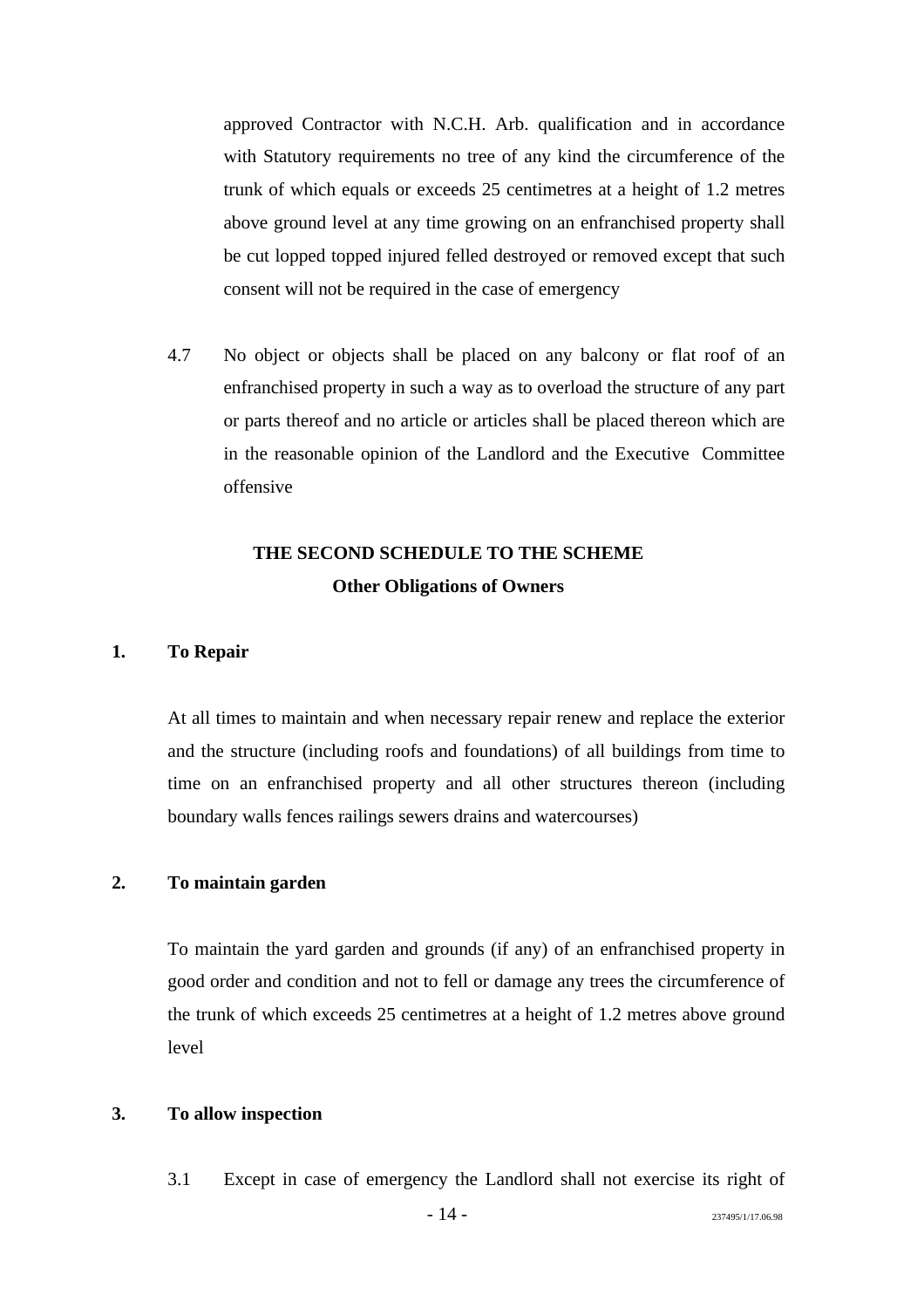entry under sub-clause 3.2 without prior consultation with the Executive Committee

3.2 To permit the Landlord and all persons authorised by the Landlord upon (save where written notice is inappropriate) reasonable written notice and at reasonable times (but not more than twice a year unless in the meantime the Landlord has reasonable grounds for suspecting a breach of any of the provisions of this Scheme) to enter an enfranchised property or any part thereof for the purpose of ascertaining whether the Scheme is being complied with in respect of such property

### **4. To make good breaches**

To make good any breaches of any restriction or obligation imposed in respect of his enfranchised property by the Scheme (of which notice shall have been given) as soon as reasonably practicable and in the event of the Owner being required to carry out works in order to comply with a notice served following an inspection pursuant to Paragraph 3 of this Schedule such notice shall be deemed to have been served pursuant to Clause 8 of this Scheme

### **5. To pay on demand costs of remedial works**

To pay to the Landlord within fourteen days of demand all or any reasonable costs fees and expenses (including legal and surveyors' fees and other associated fees) reasonably incurred by the Landlord pursuant to an exercise of the rights contained in Clause 8 of this Scheme in consequence of the failure of an Owner to comply with the regulations set out in Paragraphs 1 2 8 and 9 of this Schedule And all sums of money due from an Owner hereunder shall be recoverable by the Landlord together with the costs of such recovery as a debt due from an Owner to the Landlord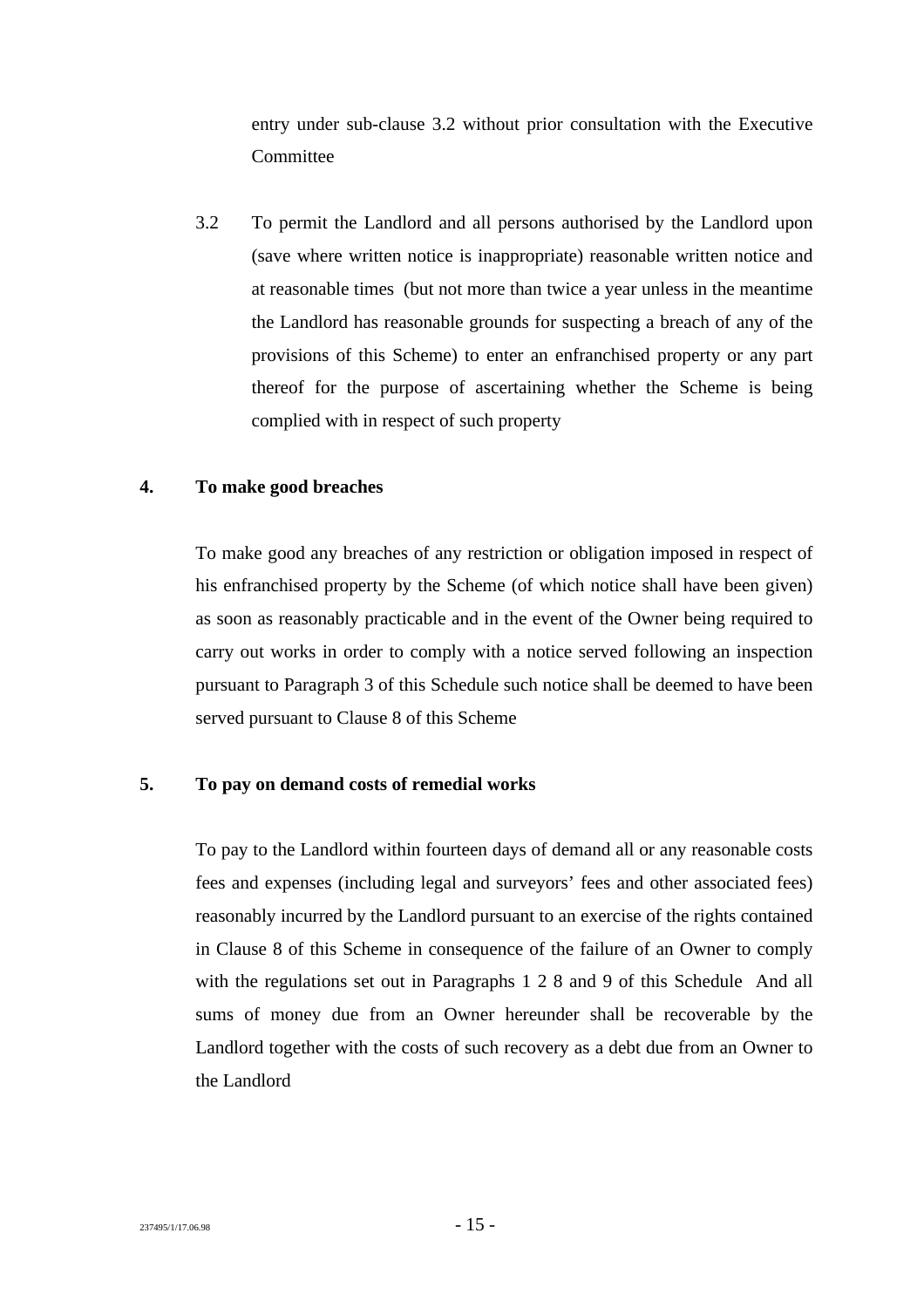### **6. To acknowledge the Landlord's rights under Access to Neighbouring Land Act 1992**

The Owner acknowledges that should the Landlord require access to the enfranchised property for the purpose of carrying out works to any adjoining property, and for that purpose to obtain access to the enfranchised property and should the Owner refuse entry upon the enfranchised property, the Landlord shall have the right to proceed against the Owner to enforce entry by making an application under the Access to Neighbouring Land Act 1992.

### **7. To insure**

- 7.1 To insure and to keep insured all the buildings from time to time upon an enfranchised property against loss or damage by fire and such other risks as are usually covered by a Householder's comprehensive policy with any insurance office of good repute to the full reinstatement value (including Architects' and Surveyors' fees calculated on such cost at the current scale (if any) for the time being of the Royal Institute of British Architects and of the Royal Institution of Chartered Surveyors respectively or any successor body) and whenever required produce to the Landlord the policy (whether or not it be a block policy also covering other properties) and the receipt for the premium payable in respect thereof for the current year
- 7.2 If the Owner shall make any default under the preceding sub-clause it shall be lawful (but not obligatory) for the Landlord to insure the enfranchised property and the cost of so doing shall be recoverable by the Landlord from the Owner

### **8. To reinstate**

8.1 If any building or structure upon an enfranchised property shall be destroyed or damaged by fire or other cause as soon as practicable to rebuild and repair or reinstate the said building or structure to the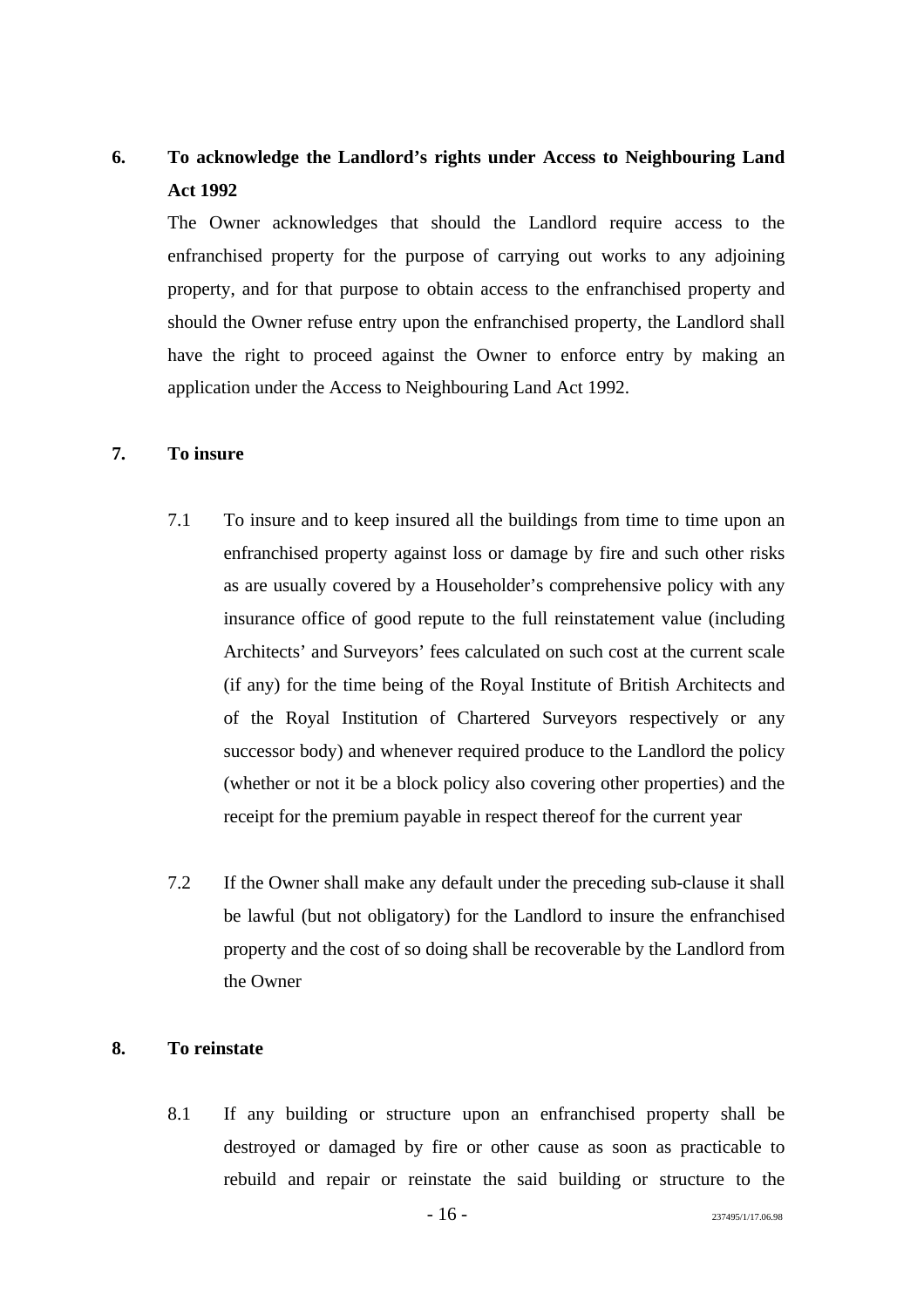<span id="page-18-0"></span>reasonable satisfaction of the Landlord such rebuilding repair or reinstatement to be upon the same plan and elevation as before the damage occurred or upon such other plans as shall have been previously approved in writing by the Landlord (such approval not to be unreasonably withheld) and in accordance with good building practice and to match the existing building and to apply all monies received under any insurance policy in so doing and if such monies be insufficient for such purposes to make good the deficiency

8.2 All reasonable Surveyors' fees and other charges and expenses which may be properly incurred by the Landlord in connection with any matter under the preceding sub-clause shall be recoverable by the Landlord from the **Owner** 

### **9. To prepare for and pay for external painting**

- 9.1 This Paragraph 9 shall only apply where an enfranchised property is within one of the areas edged red green or blue or hatched black on the Plan and [where Owners and Leaseholders have not](#page-19-0) proceeded under Paragraph 9.5 hereof
- 9.2 Before the commencement of any external painting which the Landlord is required to carry out pursuant to the Third Schedule hereto to repair repoint renovate restore and make good all outside asphalted surfaces brickwork roughcast cementing stucco work leadwork pipework guttering joinery and railings on the enfranchised property including all glazing putties sashcords and carry out any other works of a like nature if and to the extent that such works are (in the opinion of the Landlord) required and if the Owner fails in whole or in part to carry out such external works within one month of such requirement by the Landlord being communicated in writing to the Owner the Landlord shall upon such failure have the right (but shall not be obliged) to carry out all or any part or parts of the said external repair repointing renovation restoration making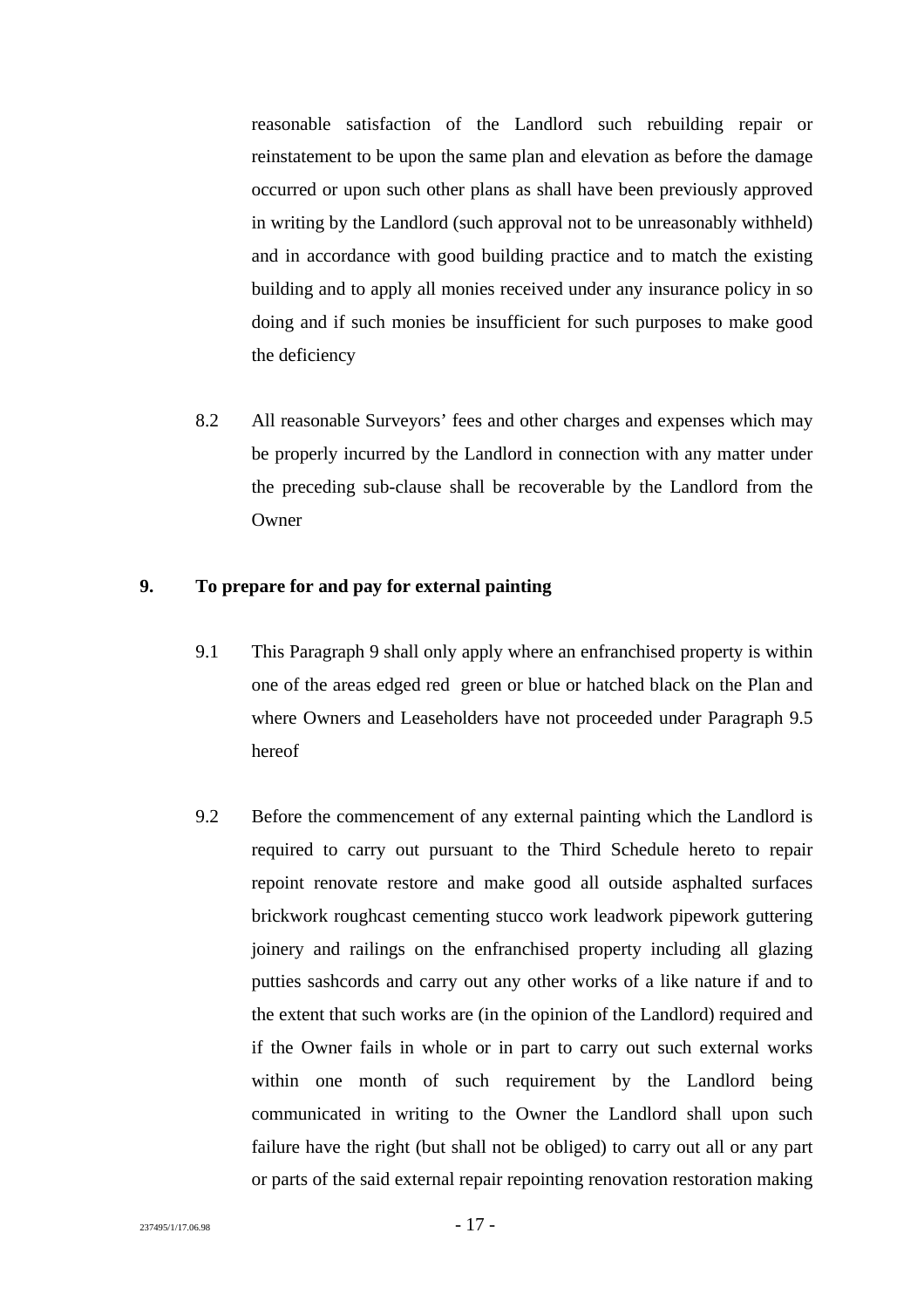<span id="page-19-0"></span>good (but not in any case making any improvements) or any other such works as hereinbefore mentioned and the Owner will pay to the Landlord all the costs and expenses incurred by the Landlord in carrying out such external works including all surveyors' and other fees reasonably incurred by the Landlord in connection therewith

- 9.3 To pay within fourteen days of the Owner receiving a copy of the Certificates of Interim Progress/Final Payment issued to the Contractor by the Landlord's Surveyors in respect of the work carried out to the Block such sums of money (including VAT and a proportion of the fees) required in respect of the repainting (and any incidental repairing) of the outside of the Owner's enfranchised property pursuant to the Third Schedule hereto including the Owner's proportion of the fees reasonably incurred by the Landlord in connection with the negotiation and supervision of the contract
- 9.4 To permit the Landlord and all persons authorised by the Landlord on reasonable notice such access to the enfranchised property as shall be necessary for the purpose of performing the functions referred to in this Paragraph 9
- 9.5 This Paragraph 9.5 shall only apply where an enfranchised property is within one of the Blocks of Property
	- 9.5.1 The Landlord's Surveyor shall at no less than four yearly intervals (unless excessively inclement or other conditions dictate) consult and agree with the Block Representative a programme for re-painting the front (and where applicable the return frontages) of all or any houses in the aforementioned Blocks of Property
	- 9.5.2 Upon agreement under 9.5.1 the Block Representative shall appoint and instruct a suitably qualified surveyor or architect (to be approved by the Landlord's Surveyor) to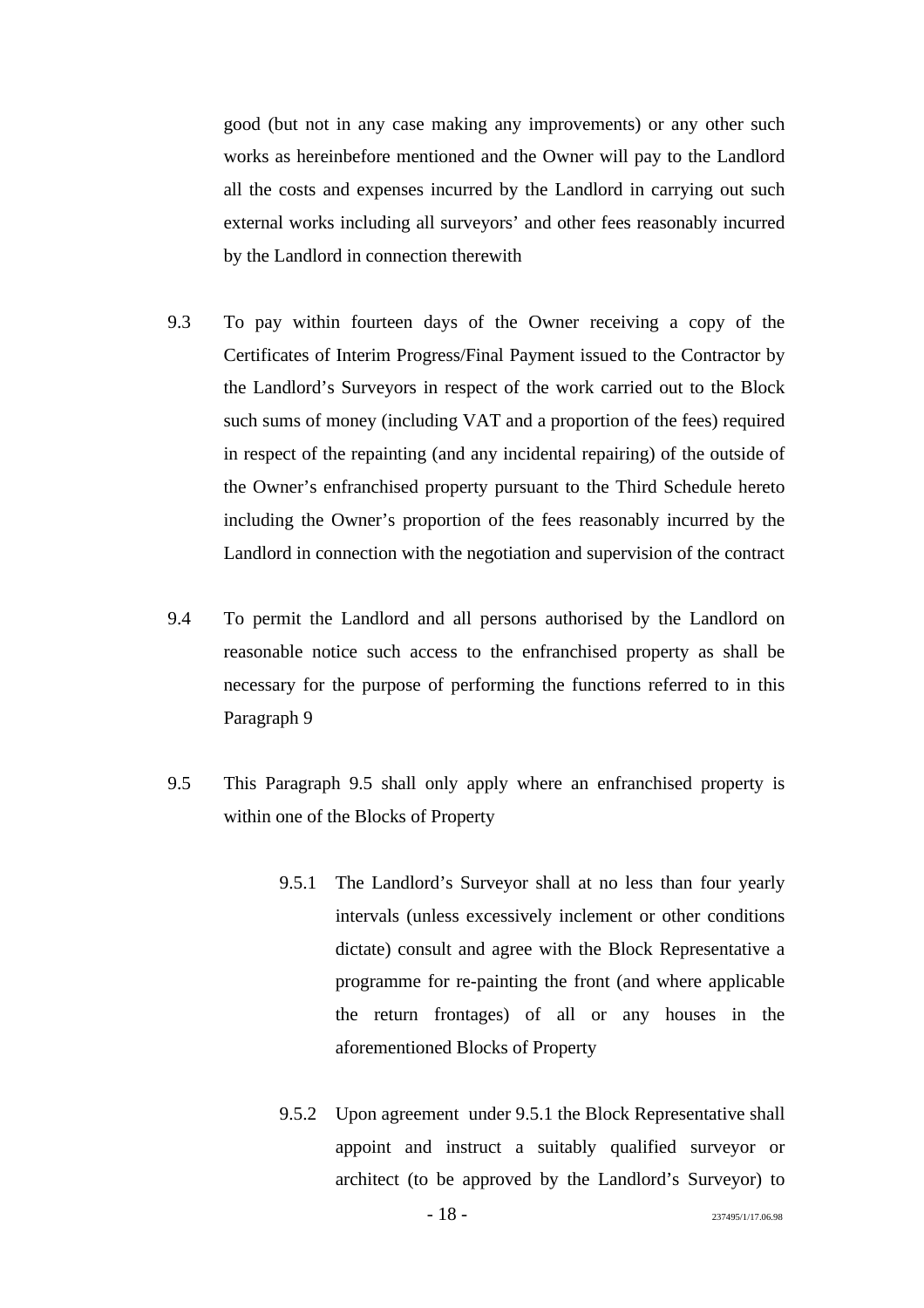inspect the properties concerned, prepare a specification of work and obtain a minimum of three competitive tenders for that work

- 9.5.3 The aforementioned tenders, when received, to be submitted not only to the Owners and Leaseholders but also the Landlord's Surveyor who shall serve notices as if they were required under Section 20 of the Landlord and Tenant Act 1985 and the said notices shall thereafter be dealt with as if the Landlord and Tenant Act 1985 applied and the Owners were considered in every case as if they were leaseholders for this purpose
- 9.5.4 Before the commencement of any work or within the period of the contract the Owners (and Leaseholders under their existing Leases) comprising the Block shall repair repoint renovate restore and make good all outside asphalted surfaces brickwork rough casts cementing stucco work lead work pipe work joinery guttering and railings on the enfranchised property
- 9.5.5 The selected and approved contractor shall carry out the external painting and associated works in a good and workmanlike manner and under the direct supervision of the appointed Surveyor, the Block Representative being responsible for commissioning the work, all payments due to the contractor and the recovery or reimbursement of costs from the Owners and Leaseholders comprised in the Block
- 9.5.6 The painting referred to in paragraph 9.5.5 shall be carried out -
- (i) with priming coats and undercoats in accordance with good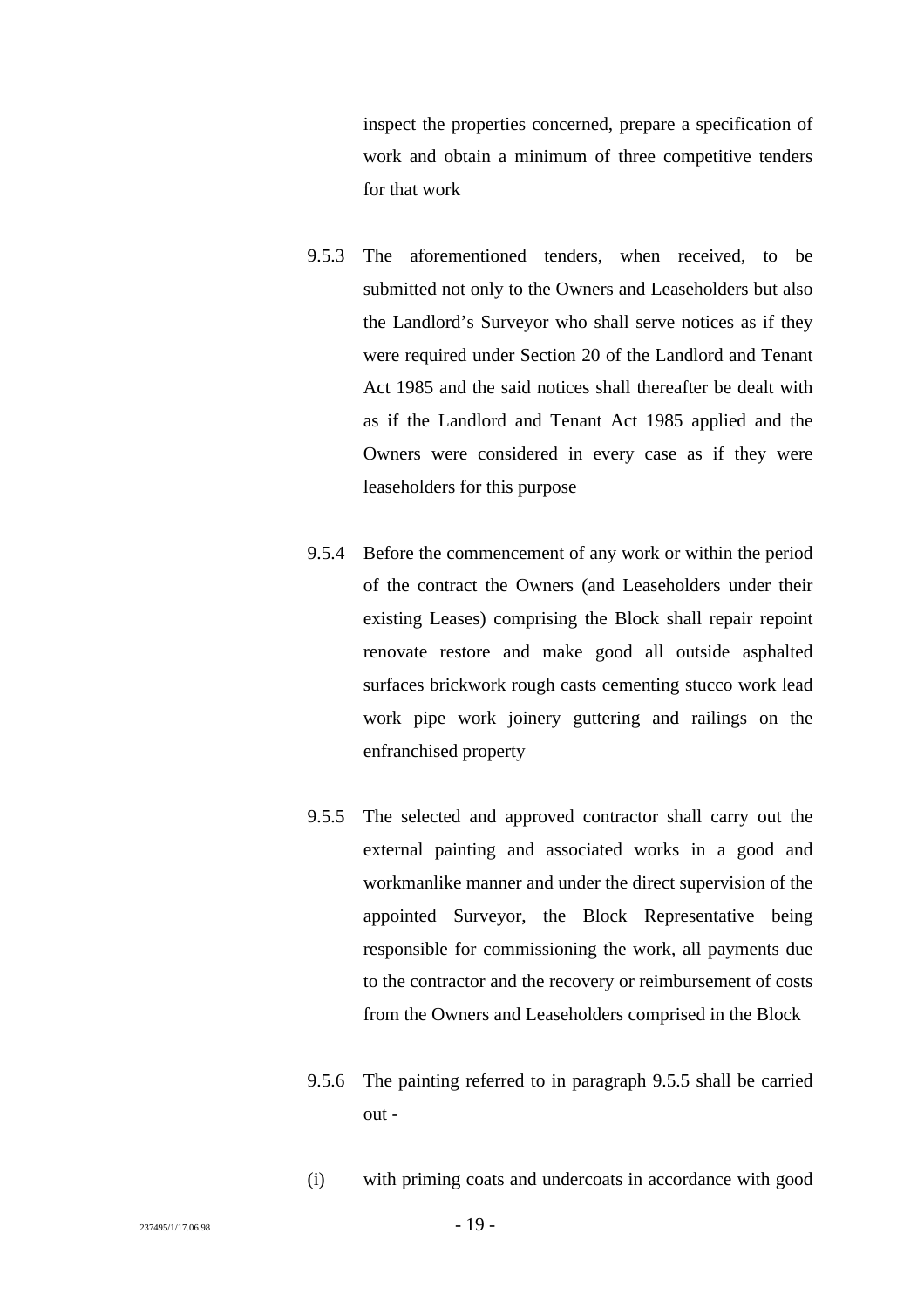current practice and such good oil colour paint or such liquid or other substances and in accordance with such specifications and generally in such manner as the Landlord (or the Landlord's Surveyor) shall consider to be reasonably desirable having regard to the condition of the enfranchised property and all other relevant circumstances

(ii) In accordance with a colour scheme then existing or such other colour or colours as the Landlord and the Executive Committee shall agree

### **10. To contribute towards maintenance of things used in common**

At all times to contribute and pay a fair proportion of the costs charges and expenses incurred by the Landlord after prior consultation with the Executive Committee of making amending replacing maintaining rebuilding and cleaning all ways roads pavements gardens sewers drains pipes watercourses party-walls partystructures fences railings walls and other conveniences which may belong to or be used for the enfranchised property in common with other premises near to or adjoining the enfranchised property such proportion in case of difference to be settled by the Landlord's Surveyors (acting as experts and not as arbitrators) and paid by the Owner on demand and to keep the Landlord indemnified against all and any such costs and expenses

#### **11. Payment of management costs**

- 11.1 In this Paragraph "the Expenses" shall mean those management costs for which the Owners are liable in connection with the provision or maintenance by the Landlord of services facilities and amenities in the Estate and the management of the Scheme and of similar schemes in respect of other parts of the Estate.
- 11.2 Prior to the commencement of the Accounting year (as hereinafter defined)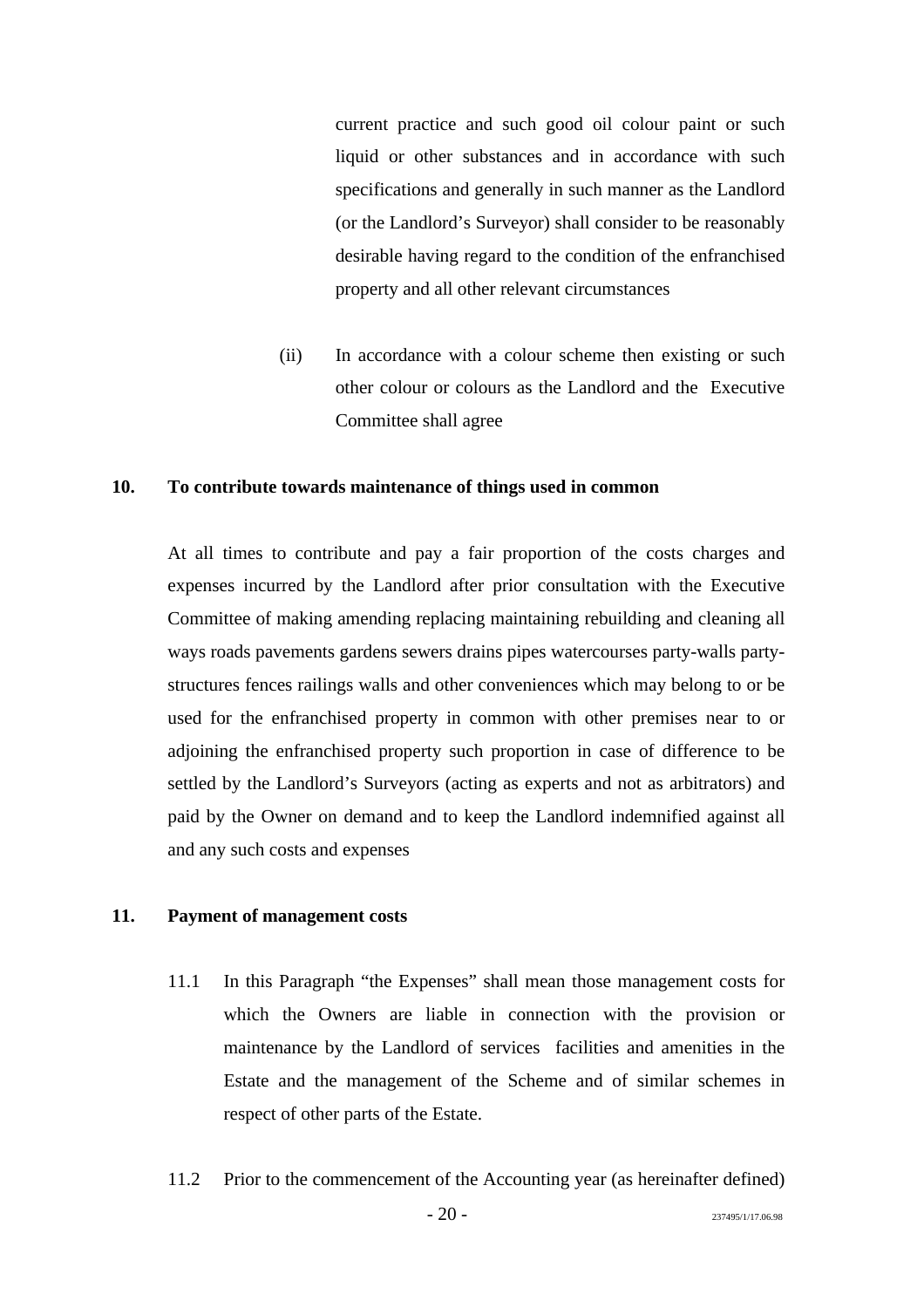the Landlord shall submit for the approval of the Executive Committee a budget of the Expenses for the following Accounting year.

- 11.3 The Owner shall pay to the Landlord on the 31st day of December in every year ("Accounting Year") (being not less than one complete year after the date of the original Transfer) in respect of the year commencing on that date the sum of One hundred pounds (or such greater sum as hereinafter provided) ("Management Payment"*)* towards the provision or maintenance by the Landlord of services facilities and amenities in the Estate and the administration of this Scheme
- 11.4 In this clause "the Index" means the Index of Retail Prices published by H M Stationery Office or any official publication substitute therefor
- 11.5 The Landlord may by notice in writing given to the Owner on or before the 31st day of December in any year (after prior consultation with the Executive Committee) direct that the sum payable in respect of that year shall be such other sum greater than One hundred pounds as the Landlord shall specify Provided that such sum shall not exceed the greater of:
- 11.5.1 the sum payable hereunder in respect of the immediately preceding year and
- 11.5.2 such sum to the nearest penny as shall be equal to the sum of One hundred pounds multiplied by the fraction:

$$
\frac{X}{153.8}
$$

where X is the figure shown in the Index for the month of October immediately preceding the 31st day of December (153.8 being the figure shown therein for the month October 1996)

11.6 In the event of any change after the date hereof in the reference base used to compile the Index the figure taken be shown in the Index after such

 $237495/1/17.06.98$  -  $21$  -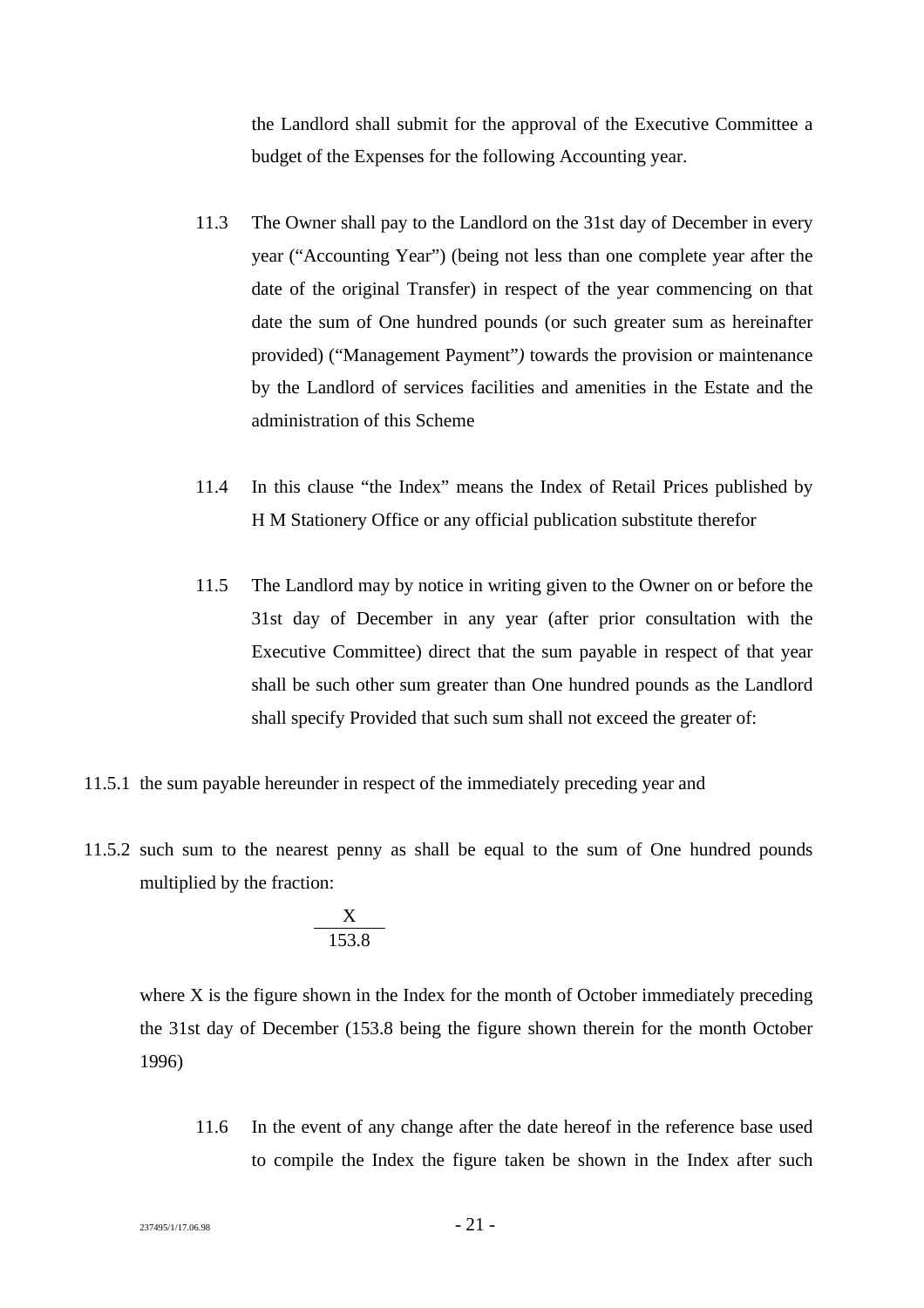change shall be the figure which would have been shown in the Index if the reference base currently at the date hereof had been retained

- 11.*7* In the event of it becoming impossible by reason of any change after the date hereof in the methods used to compile the Index or because the Index shall cease to be published or for any other reason whatsoever to implement the foregoing provisions of this clause or if any dispute or question shall arise between the parties hereto with respect to the sum payable or the construction or effect of this clause the determination of such sum or other matter in dispute shall be determined by a single arbitrator to be nominated (in default of agreement between the parties) by the President for the time being of the Royal Institution of Chartered Surveyors in accordance with the Arbitration Act 1996 or any statutory modification or re-enactment thereof for the time being in force who shall have full power to determine that would have been the figure for any month in the index had it continued on the basis and giving the information required for the operation of this clause
- 11.8 Within 3 months after the end of each Accounting Year the Landlord's Surveyor shall make available for inspection at their offices an account of the Expenses and if in any Accounting Year the total amount of all the Management Payments is found to be more than the sum of the Expenses in respect of that Accounting Year the excess shall be credited against the Management Payments for the next Accounting Year and if the total amount of the Expenses is found to be more than the total amount of all the Management Payments for that Accounting Year then the Landlord shall after prior agreement with the Executive Committee increase all the Management Payments for the following year in addition to paragraph 11.5 hereof to cover. For the avoidance of doubt the deficit in respect of any former years (if any) shall be included in the demands for Management Payments for the next Accounting Year.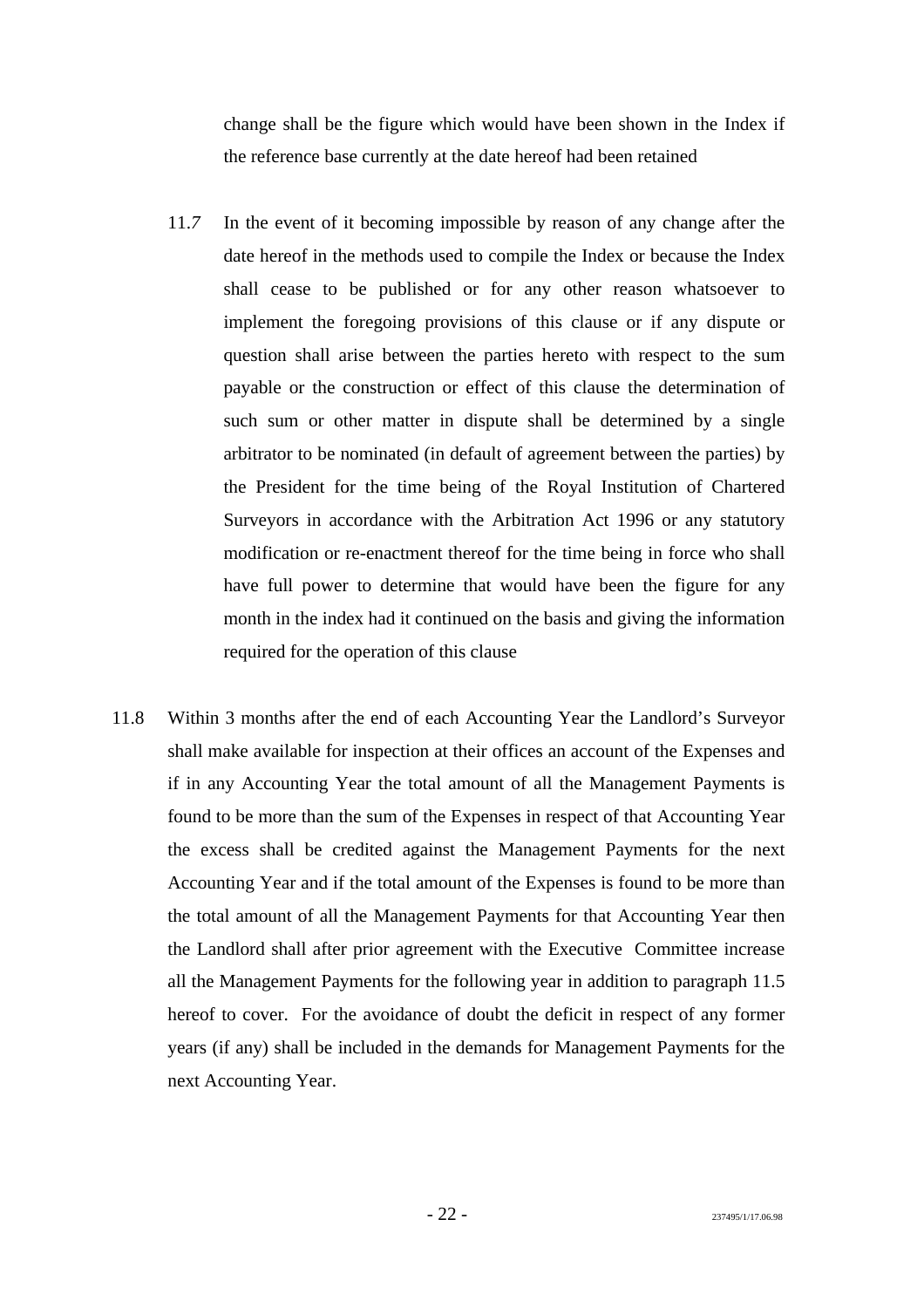### **12. To pay Value Added Tax**

- 12.1 The Owner shall pay to the Landlord any Value Added Tax at the rate for the time being in force properly payable in respect of any supplies made by the Landlord to the Owner in connection with this Scheme and all consideration due from the Owner under the terms of this Scheme shall be exclusive of any Value Added Tax properly payable thereon
- 12.2 Whenever the Owner must reimburse the Landlord in respect of any supplies made to the Landlord in connection with this Scheme the Owner shall also reimburse to the Landlord any Value Added Tax payable by the Landlord in connection with such supplies

### **13. To obtain the necessary consents**

The requirements of this Scheme are without prejudice to the need for the Owner to obtain where necessary any consents from the Local Authority under Planning Public Health Building regulations and other legislation

### **THE THIRD SCHEDULE TO THE SCHEME Obligations of the Landlord**

### **1. To paint exterior**

- 1.1 This Paragraph 1 shall only apply where an enfranchised property is within one of the areas edged red green or blue or hatched black on the Plan and where a Group of Owners and Leaseholders of a Block have not proceeded unde[r Paragraph 9.5 of the Second Schedule](#page-18-0)
- 1.2 The Landlord shall (unless prevented by circumstances beyond its control) in a good and workmanlike manner prepare for painting and paint all the stucco and iron and other external parts of the enfranchised property previously or usually painted at the times with the materials and generally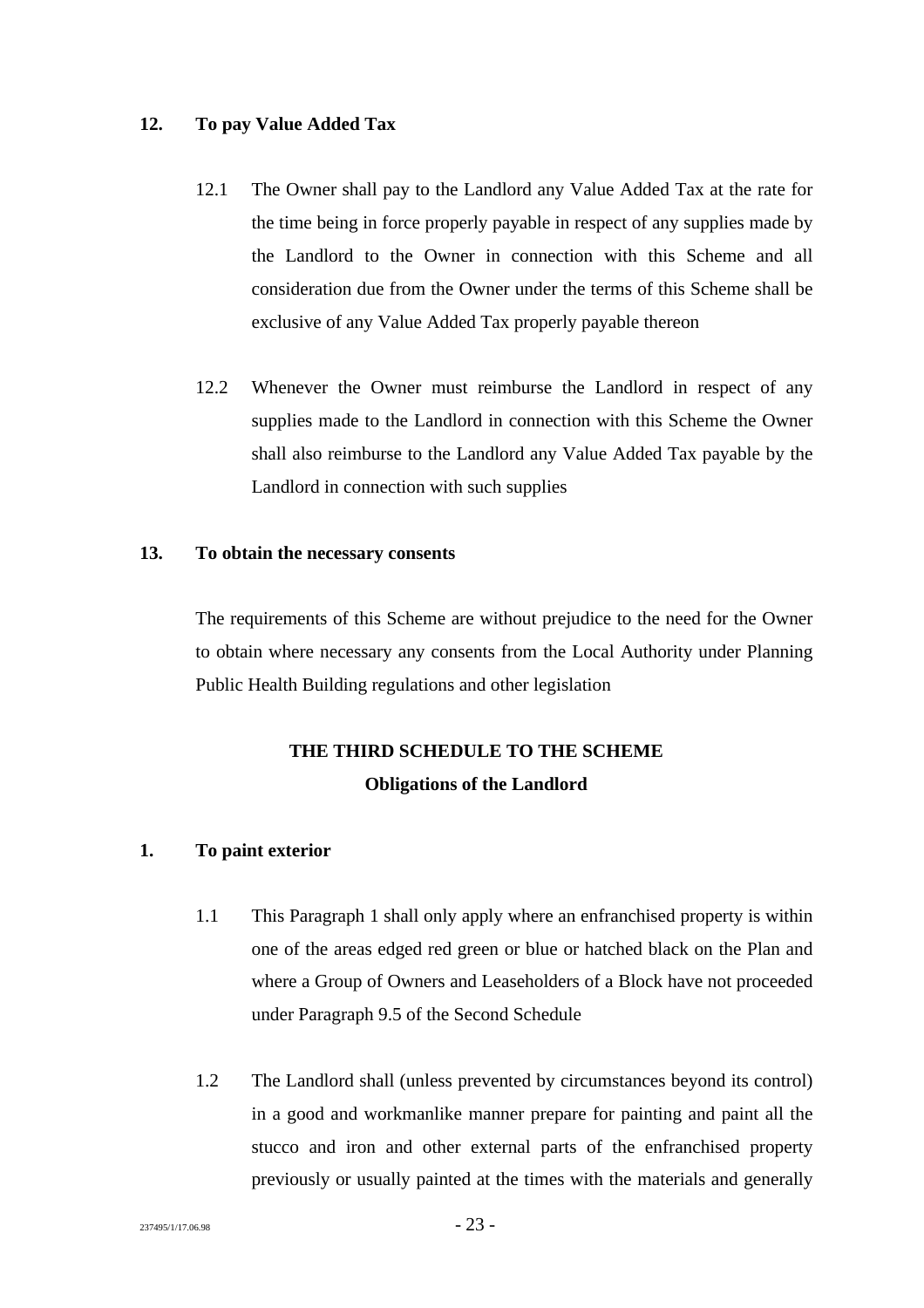in such workmanlike manner as hereinafter provided

- 2.1 The painting referred to in Paragraph 1.2 hereof shall be carried out:
	- (i) at such times (but generally not less than four years after the previous exterior painting) as the Landlord (or the Landlord's Surveyors) shall consider to be reasonably desirable having regard to the condition of the enfranchised property and all other relevant circumstances
	- (ii) with priming coats and undercoats in accordance with good current practice and such good oil colour paint or such liquid or other substances and in accordance with such specifications and generally in such manner as the Landlord (or the Landlord's Surveyors) shall consider to be reasonably desirable having regard to the condition of the enfranchised property and all other relevant circumstances
	- (iii) in accordance with the colour scheme then existing or such other colour or colours as the Landlord (or the Landlord's Surveyors) shall decide
	- (iv) by employing such contractors at such prices on such terms as the Landlord (or the Landlord's Surveyors) shall decide
- 2.2 (a) The Landlord shall cause to be kept a true and proper account of all expenditure incurred in the performance of the obligations contained in Paragraph 1.2 above and shall deliver to each Owner when the works mentioned in Paragraph 1.1 have been completed a record of such expenditure
	- (b) Any Owner may require the Landlord in writing to afford him reasonable facilities for inspecting the accounts receipts and other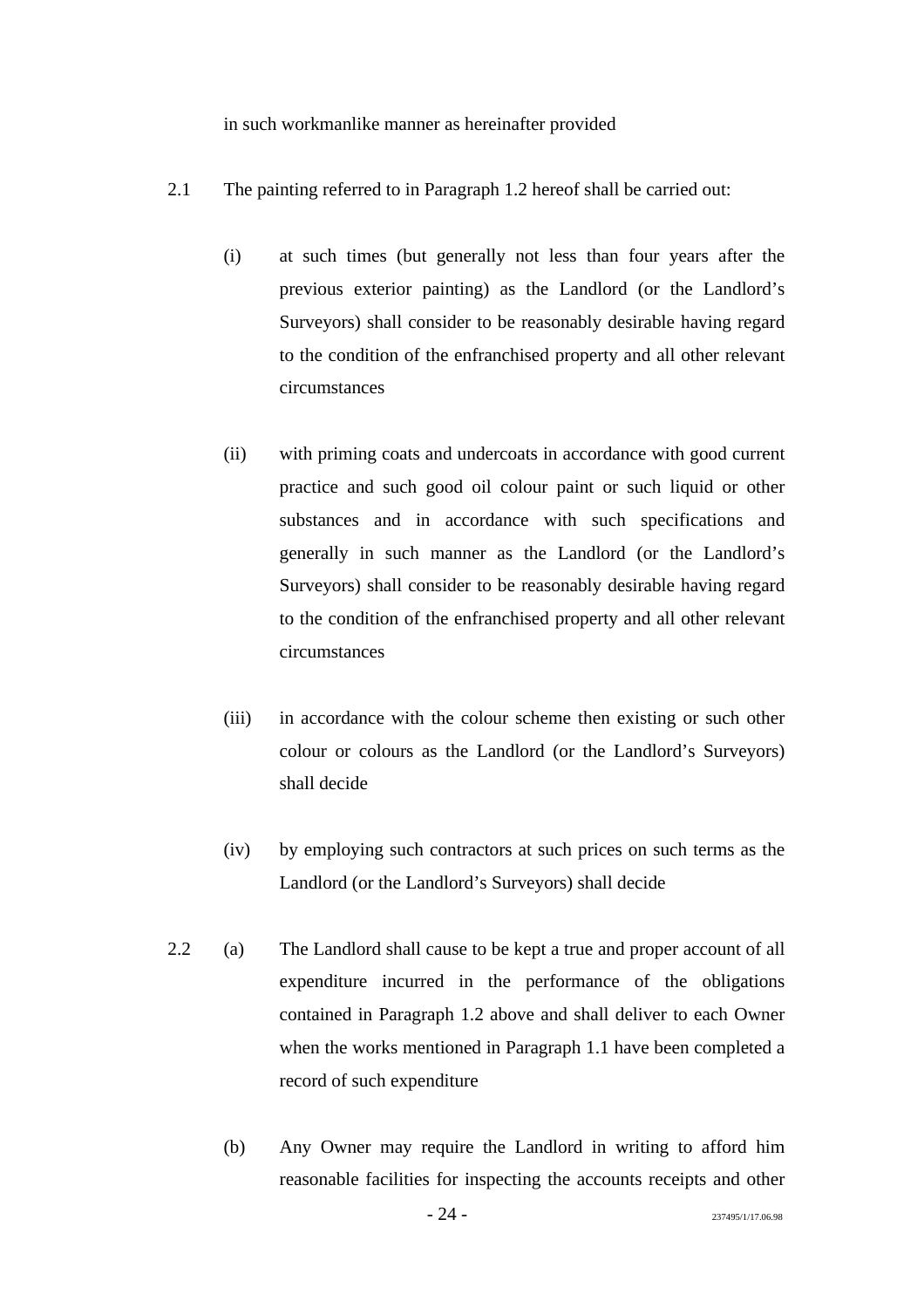documents supporting the summary hereinbefore mentioned and for taking copies or extracts therefrom (at the expense of the Owner) and the Landlord (or the Landlord's Surveyors) shall make such facilities available to the Owner

(c) The proportion of such expenditure properly attributable to and payable by an Owner in respect of his enfranchised property shall be determined by the Landlord's Surveyors acting as experts and not as arbitrators

### **THE FOURTH SCHEDULE TO THE SCHEME Provisions relating to Communal Gardens**

- 1.1 In this Schedule "Garden" means such ornamental garden forming part of the Estate to which an Owner is entitled to have access pursuant to the provisions of this Schedule
- 1.2 The Landlord shall be entitled to delegate at its discretion some or all of its rights and obligations in respect of a Garden to a properly constituted Garden Association consisting of the Owners and Leaseholders who shall reach agreement with the Landlord as to how the Garden can best be managed
- 2. Subject to and in accordance with the provisions of this Schedule:
	- 2.1 The Owners of those properties situate in Alexander Square shown edged red and hatched yellow on the Plan which are enfranchised properties shall have the express right to walk in Alexander Square Gardens edged and hatched red on the Plan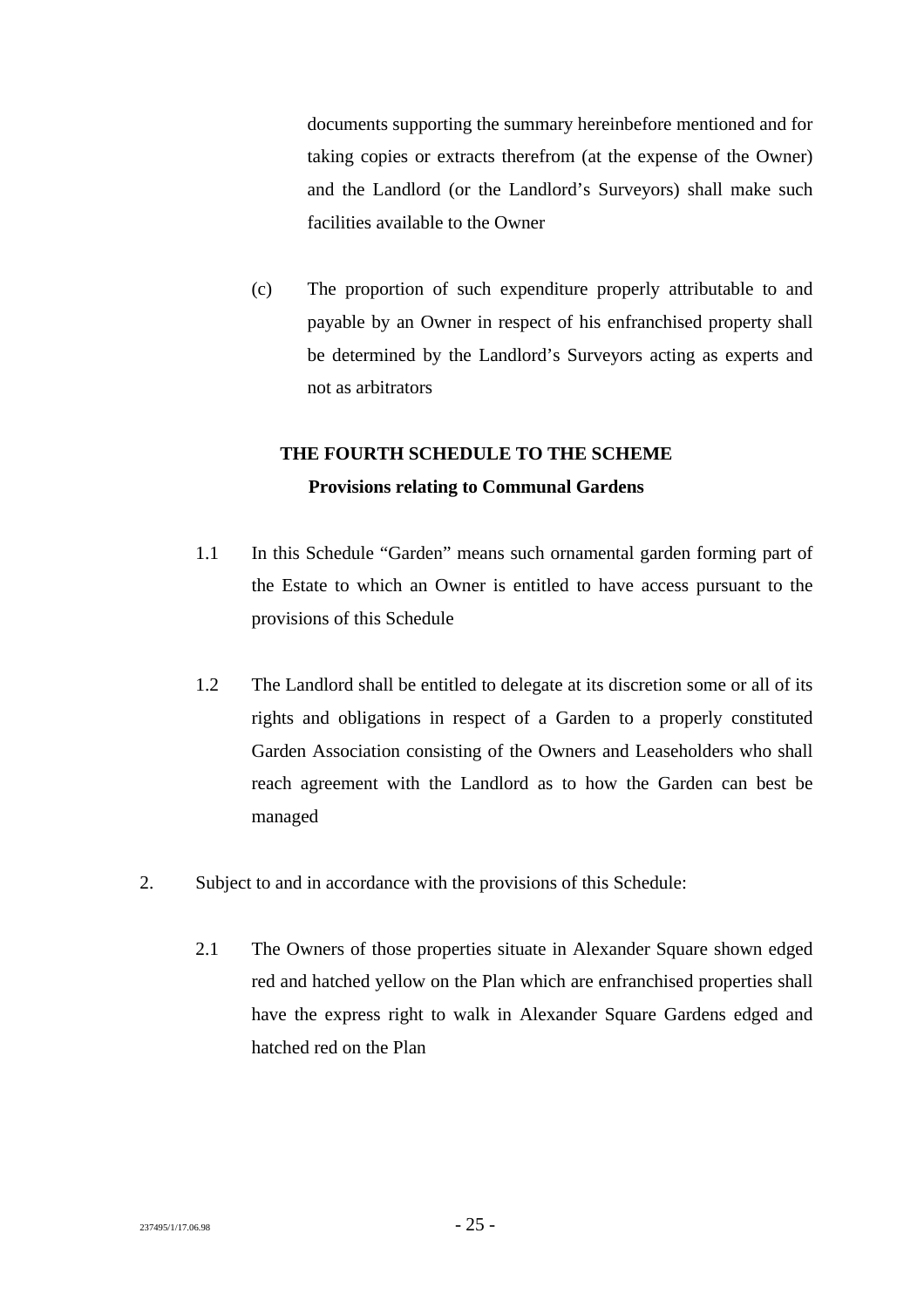- 2.2 The Owners of those properties situate in Thurloe Square edged green which are enfranchised properties shall have the express right to walk in the Garden situate in Thurloe Square shown edged and hatched green on the Plan
- 3. An Owner who is entitled to walk in a Garden shall be entitled to be provided by the Landlord with a key thereto provided that if such key shall be lost the Landlord shall be entitled to charge the Owner a reasonable sum to cover the cost (including administration costs) of replacing any such lost key
- 4. An Owner entitled to walk in a Garden shall pay to the Landlord a reasonable contribution to be determined by the Landlord's Surveyors towards the costs and expenses incurred from time to time by or on behalf of the Landlord in respect of the administration of and services provided in respect of the Garden and the repair maintenance and upkeep of the Garden including (but for the avoidance of doubt and without prejudice to the generality of the foregoing) the keeping of the Garden in neat order and good and tidy condition and the stocking tending and cultivation of the Garden the repair maintenance painting and renewal of the railings surrounding the Garden the repair maintenance and replacement of the irrigation system of the Garden the repair maintenance and decoration of the garden services stores and the employment of such gardeners or other persons and the purchase and maintenance of such machinery and equipment as the Landlord may consider necessary from time to time such contribution to be paid by equal quarterly payments in advance on the usual quarter days in every year the first such payment (being a proportionate payment of the said contribution calculated from the date of enfranchisement to the usual quarter day next following to be paid on completion of the sale to the Owner)
- 5. The Owner will use the Garden in a quiet and orderly manner and in accordance with such garden rules as may be made from time to time by the Landlord or the Landlord's Surveyors for the proper management and control of the Garden and not to use or permit the same to be used in a manner which may cause any nuisance or annoyance to the Landlord or the Landlord's tenants or to other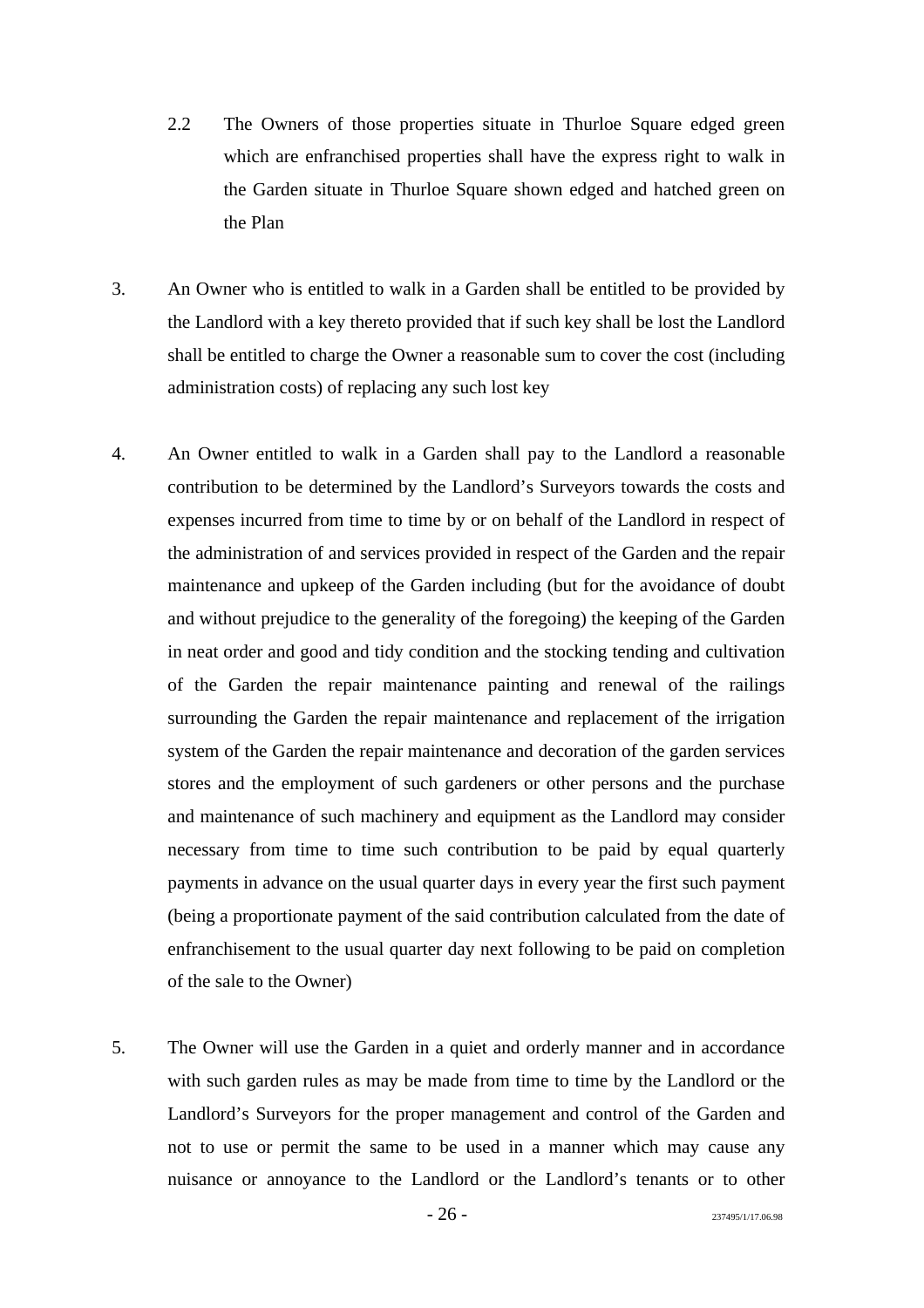Owners or cause damage to the Garden or any adjoining or neighbouring building (including the enfranchised property)

6. Notwithstanding the foregoing provisions of this Schedule or any of them the Landlord may suspend (for any period or periods at its discretion) or cancel an Owner's right to walk in a Garden if the Owner shall at any time fail to observe and perform any of the obligations on his part contained in this Schedule including (without prejudice to the generality of the foregoing) the payment of any sum due to the Landlord and the Landlord may also suspend (for such period or periods as may be reasonable) such right in the event of work being undertaken to or in the Garden which makes the closure thereof reasonably necessary

### **THE FIFTH SCHEDULE TO THE SCHEME Provisions relating to properties in certain roadways**

1. In this Schedule the following expressions shall have the following meanings namely:

"Alexander Square" The private roadway shown coloured brown on the Plan

"Thurloe Close" The private roadway shown coloured purple on the Plan and including the paved courtyard and glass covered footway

"Thurloe Place Roadway" being the private access road for Amberwood House or Thurloe Lodge and their garages shown coloured orange on the Plan

- 2. An Owner of an enfranchised property situated in Alexander Square shall pay on demand to the Landlord a fair and proper proportion (to be determined by the Surveyor for the time being of the Landlord) of the expense to the Landlord of repairing and keeping in good and substantial repair and condition and cleaning and lighting Alexander Square including the railings
- 3. An Owner of an enfranchised property situated in Thurloe Close shall pay on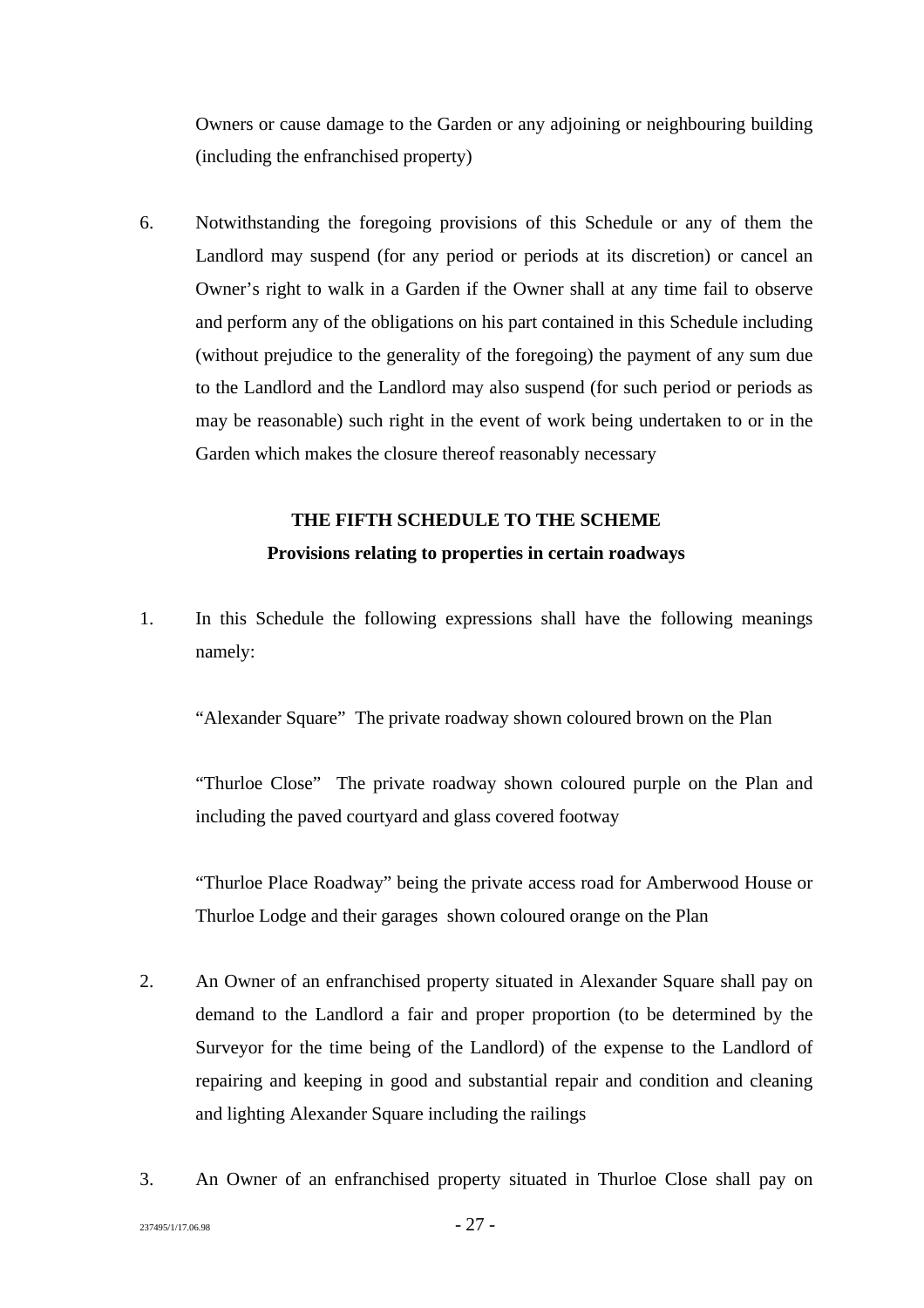demand to the Landlord a fair and proper proportion (to be determined by the Landlord's Surveyor) of the expense to the Landlord of repairing and keeping in good and substantial repair and condition and cleaning and lighting Thurloe Close including the paved courtyard and the drains thereof the glass covered footway along the length of the flank wall of No 22 Alexander Place and No 1 Thurloe Close and the wrought iron gates at the entrance together with the brick and stone supporting pillars and all the wiring and apparatus and for the upkeep of the ornamental flowerbeds at present situate in the paved courtyard and further to maintain the drainage of surface water from Thurloe Close and the paved courtyard

4. An Owner of either Amberwood House or Thurloe Lodge following enfranchisement shall pay on demand to the Landlord a fair and proper proportion (to be determined by the Landlord's Surveyor) of the expense to the Landlord of repairing and keeping in good and substantial repair and condition and cleaning and lighting Thurloe Place Roadway.

### **THE SIXTH SCHEDULE TO THE SCHEME Provision for the Executive Committee**

- 1. (i) In this Schedule "the Owners" means the enfranchised Owners for the time being and the Leaseholders for the time being of the unenfranchised property and "Owner" has a corresponding meaning
	- (ii) Where there are two or more Owners of any property they shall count as one for the purposes of this Schedule and the giving of any notice addressed to any one of them shall be sufficient
	- (iii) At any meeting only one of such Owners shall be entitled to cast a vote, whether in person or by proxy, and in the case of any dispute the chairman of the meeting shall determine which of them shall be entitled to vote
	- (iv) An Owner entitled to attend and vote at a meeting may appoint one or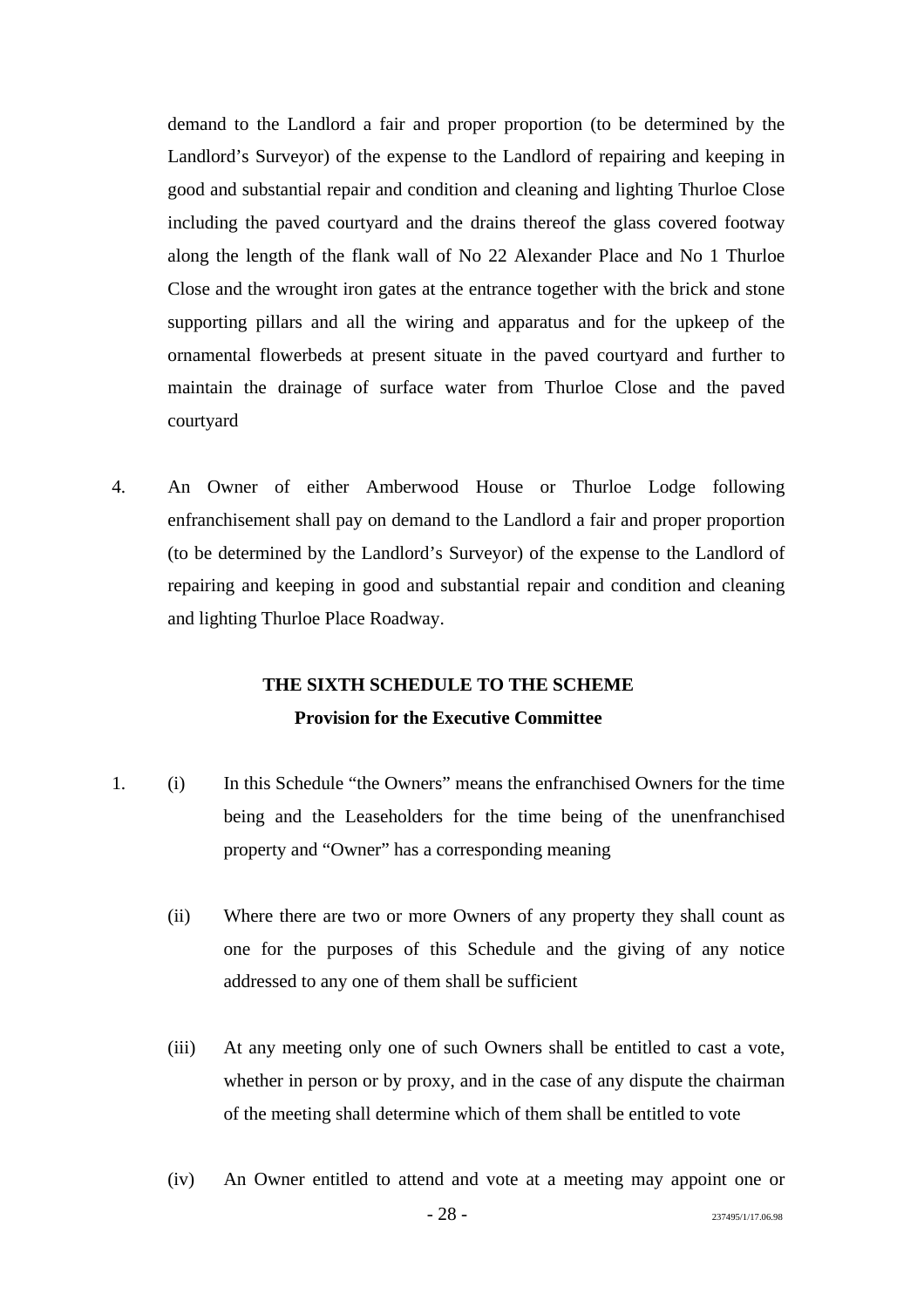more proxies to attend and vote instead of him or her. A proxy need not be an Owner. Completion and return of a form of proxy does not preclude an Owner from attending the meeting and voting in person.

- (v) To be valid the form of proxy must be deposited at the offices of the Landlord's Surveyor no later than 48 hours prior to the meeting.
- 2. In this Schedule "the Association" means:-
	- (i) Until 30th June 199 the unincorporated association at present known as "The Thurloe Leaseholders' Association"
	- (ii) Thereafter any association (whether or not The Thurloe Leaseholders' Association) of which (a) all the Owners are eligible to be members (b) at least one-half of the Owners are members (c) the Owners constitute a majority of the members And if there shall be more than one such association the one having the most Owners as members
	- (iii) In default of any such association under sub-paragraph (ii) for the time being existing at any time after the 30th June 1998 the Landlord who may delegate their powers to any suitable body
- 3. There shall be an Executive Committee of eleven members to be appointed as follows:-
	- (i) Three members (hereinafter called "the Estate Members") to be nominated by the Landlord
	- (ii) eight members (hereinafter called "the Owner Members") to be elected by the Owners or otherwise appointed to represent one of the following

7-11 (inclusive) North Terrace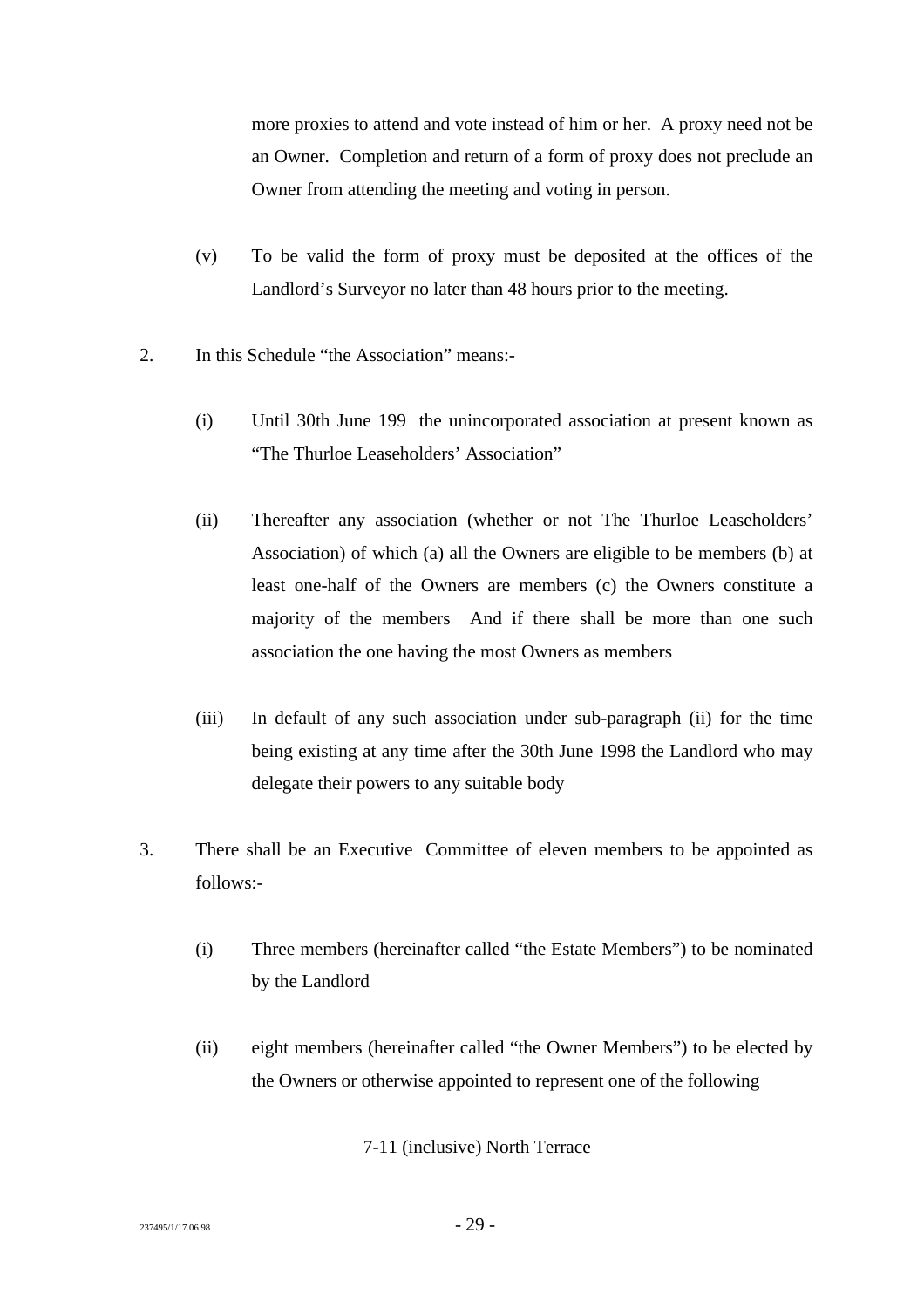5-20 (inclusive) Alexander Square

{21-24 (inclusive) Alexander Square {and 1-33 odd and 2-22 even South Terrace

1-21 odd and 2-22 even Alexander Place

9-33 (inclusive) Thurloe Square

34-49 (inclusive but excluding 45 and 46) Thurloe Square

{18-21 Thurloe Place and 1-11 Thurloe Street odd and {12-16 Thurloe Place and Amberwood House and Thurloe {Lodge and

1-10 Thurloe Close (inclusive)

- 4. (i) The Association shall convene meetings of the Owners to elect the Owner Members the first meeting to be held before the 30th June and subsequent meetings to be held during period of six months before 30th June every fourth subsequent year
	- (ii) Every such meeting shall be convened by notice sent by the Association to all the Owners (whether or not members of the Association) (a) giving not less than 21 days' notice of the meeting and its purpose (b) inviting the Owners to nominate one or more candidates for election as Owner Members not less than 7 days before the date of the meeting and (c) informing the Owners of their right to vote by proxy Any incidental failure to give notice of the meeting shall not invalidate the meeting or any election made at the meeting unless twenty or more Owners have not been duly notified For the purpose of convening such meeting the Landlord at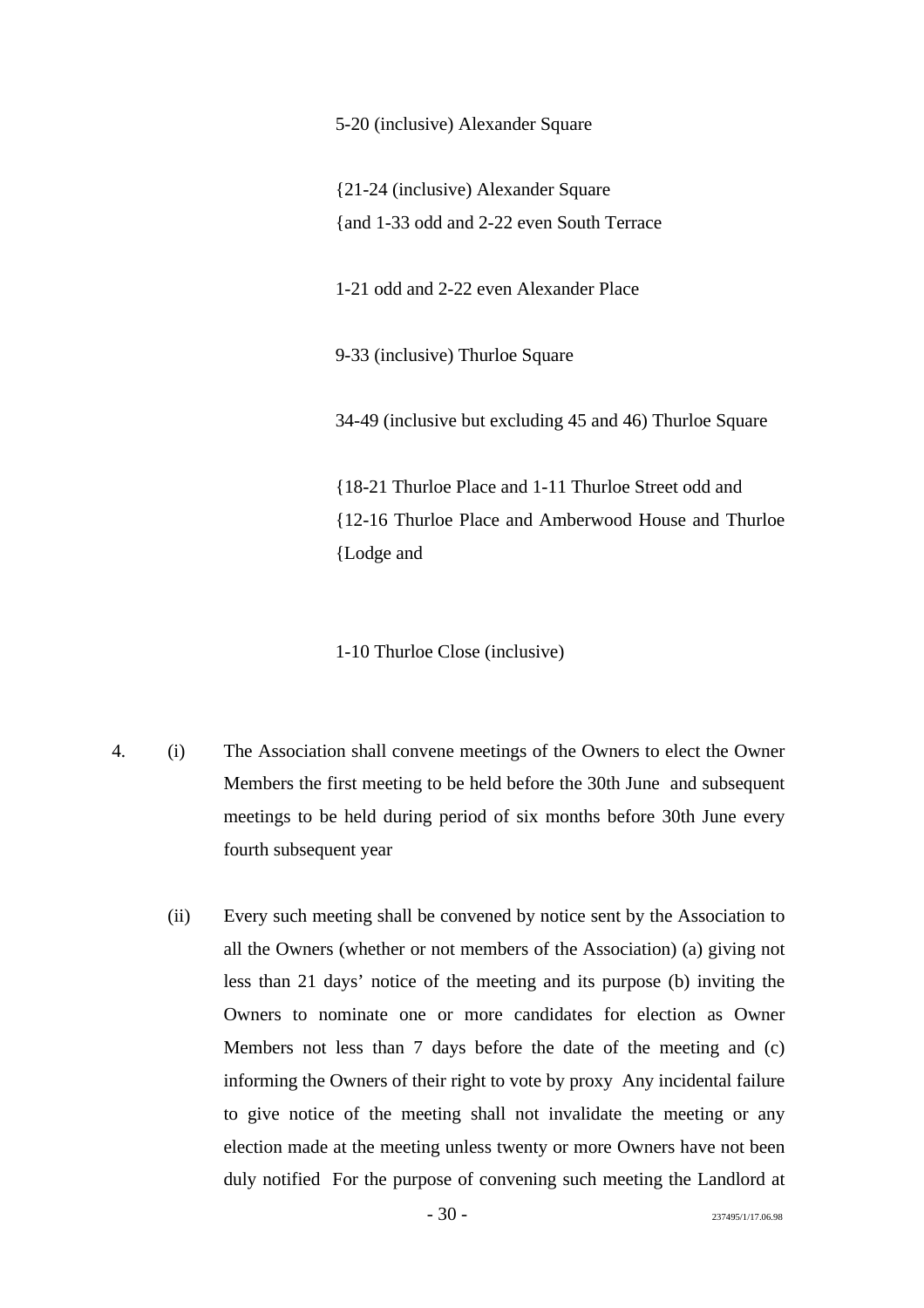the request of the Association shall supply to the Association a current list of the Owners

- (iii) The persons eligible to be Owner Members shall be (a) any Owner (b) any person beneficially interested in the property owned by an Owner and (c) the spouse of any Owner or of such person as aforesaid
- (iv) The chairman of each such meeting shall be the chairman for the time being of the Association or (if none) a person chosen by the persons present at the meeting
- (v) At each meeting the Owners (but no other persons) shall elect from the eligible persons nominated eight Owner Members If less than eight nominations are received previously in due time nominations may be made by any person present at the meeting Each owner shall be entitled to vote for eight candidates and the eight candidates who receive the highest individual votes shall be the Owner Members
- (vi) An Owner Member when elected shall serve until the next election unless he shall cease to be eligible to be an Owner Member or shall resign but shall be eligible for re-election
- (vii) On any casual vacancy in the number of Owner Members occurring the Association shall nominate any eligible person to fill the vacancy
- 5. Any Estate Member or Owner Member of the Executive Committee shall have power to nominate any person of full age to act as his alternate for any meeting of the Executive Committee provided that notice of such appointment shall be given by the Estate Member or Owner Member himself to the Secretary of the Executive Committee prior to the meeting for which such alternate is appointed Such appointment shall be valid for the meeting to which it relates or any adjournment or adjournments thereof unless withdrawn by the person making the appointment An alternate member of the Executive Committee shall have and be able to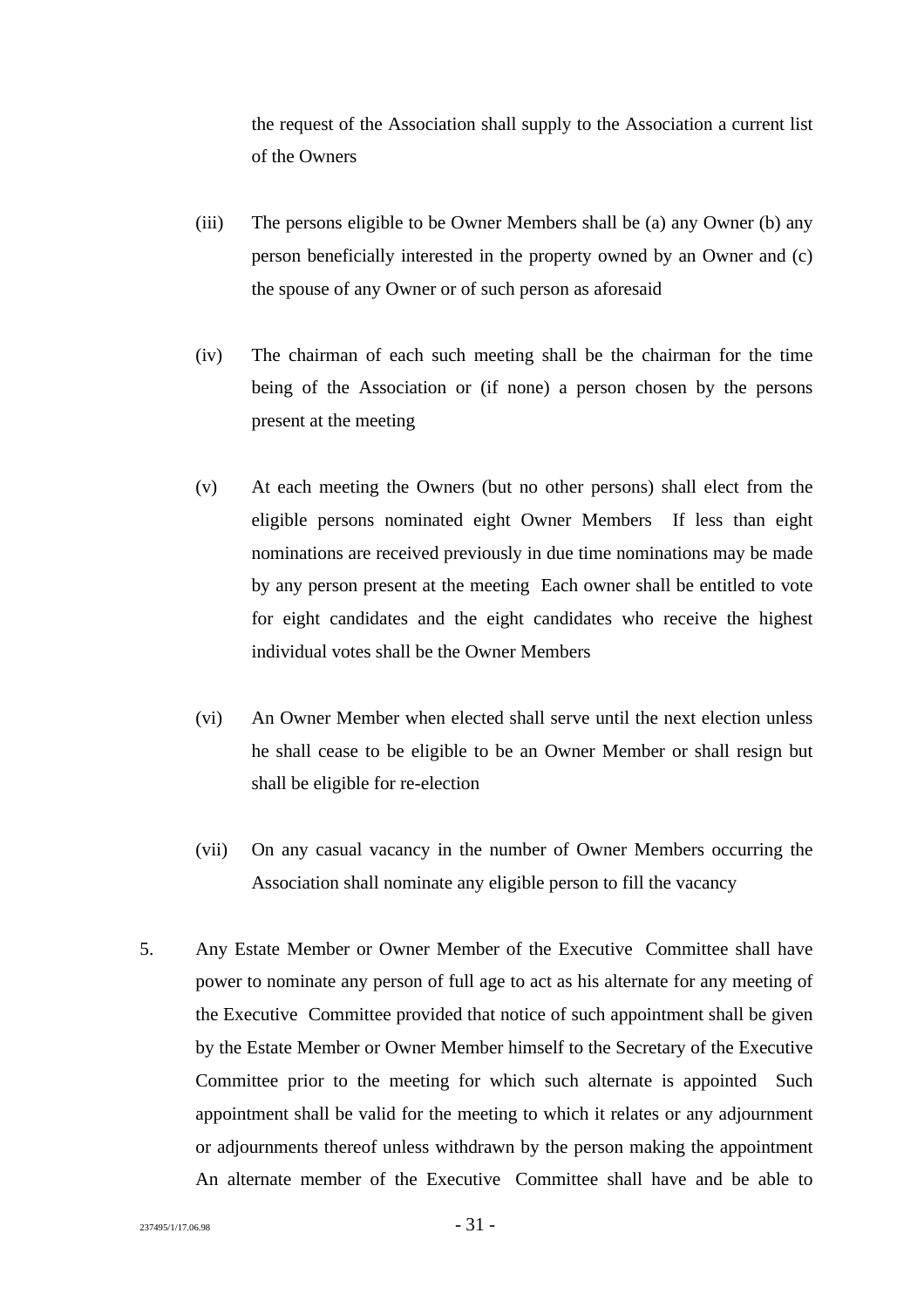exercise all the powers of the member of the Executive Committee appointing him

- 6. Subject as aforesaid the Executive Committee shall at a time mutually convenient to the members thereof meet at least once a year and on such other occasions as they may from time to time decide
- 7. Notices of Executive Committee meetings shall be given not less than fourteen days prior to the date thereof and such notices shall be delivered to the last known addresses of the members of the Executive Committee Non-delivery or nonreceipt of any notices convening a meeting of the Executive Committee shall not invalidate the decisions taken at the meeting of the Executive Committee referred to in such notice
- 8. The quorum for meetings of the Executive Committee shall be seven members thereof or alternates personally present at such a meeting and each meeting shall elect its own Chairman
- 9. On any matter on which there shall be a division of view between members of the Executive Committee such matter shall be decided by a majority of the members present at the meeting on a show of hands and the Chairman of the meeting shall have a casting vote
- 10. The Executive Committee shall have power to appoint and remunerate a Secretary who shall attend and be present at meetings of the Executive Committee and shall keep the Minutes thereof and whose duties and responsibilities shall from time to time be defined by the Executive Committee It shall be the responsibility of the Secretary of the Executive Committee on the instruction of the Committee to dispatch notices convening meetings of the Executive Committee and every notice of a meeting thereof shall be accompanied by an Agenda of the matters to be discussed at such meetings PROVIDED ALWAYS however that instead of themselves employing a secretary the Executive Committee shall have power on such terms as it may in its discretion decide to